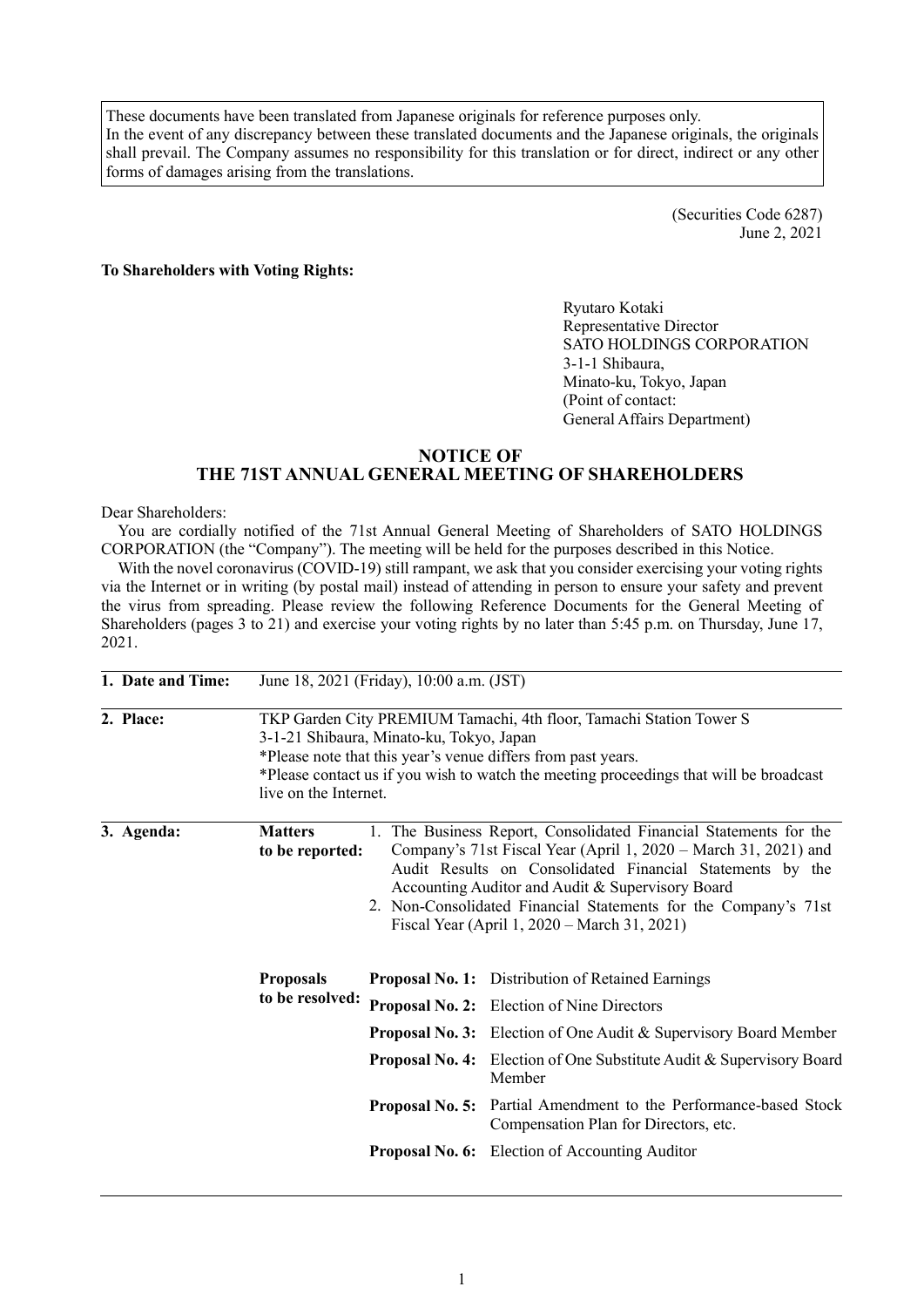#### Regarding Disclosure on the Internet

- Of the items required to be provided at the time of this Notice, the notes to share acquisition rights, consolidated/non-consolidated statements of changes in equity, non-consolidated balance sheets/statements of income and consolidated/non-consolidated financial statements as well as information concerning policies and activities to ensure proper company operations have been posted on the Company's Japanese website, and are therefore not attached herewith, based on requirements by law and Article 16 of the Articles of Incorporation. Accordingly, the attachments to this Notice are part of the documents audited by the Audit & Supervisory Board and Accounting Auditor when preparing the Audit Report.
- Any updates to the reference documents for the general meeting of shareholders, business report and consolidated/ non-consolidated financial statements will be posted on the Company's website.

Information on the general meeting of shareholders (https://www.sato-global.com/ir/stockholder/shareholders.html)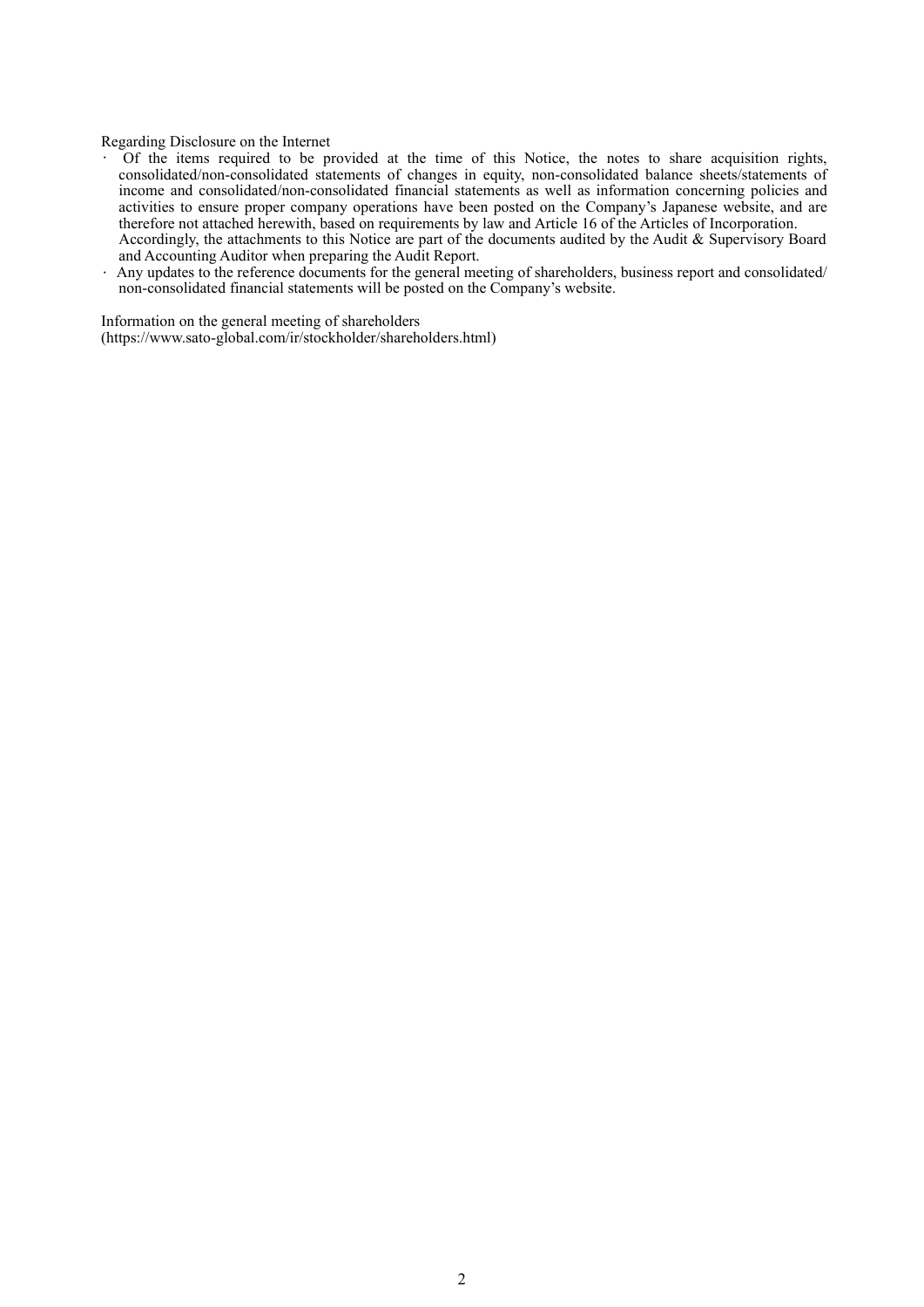# **Reference Documents for the General Meeting of Shareholders**

#### **Proposal No. 1:** Distribution of Retained Earnings

After taking into account future business outlook and volatile changes in the business environment caused by the worldwide coronavirus outbreak, the Company has decided to continue distributing dividends in accordance with our corporate philosophy of four-way returns to stakeholders (see below) while allocating cash particularly to social contribution activities and to retaining jobs.

Based on this decision, the Company hereby proposes the following as the year-end dividend for the 71st fiscal year:

| Type of dividend assets                                        | Cash                                                  |                                                                         |
|----------------------------------------------------------------|-------------------------------------------------------|-------------------------------------------------------------------------|
| Allocation of dividend assets and<br>total amount of dividends | Allocation of dividend:<br>Total amount of dividends: | 35 yen per share of common stock of<br>the Company<br>1,181,981,220 yen |
| Effective date                                                 | June 21, 2021                                         |                                                                         |

Combined with the interim dividend (35 yen per share), the total amount of annual dividends will be 70 yen per share, maintaining the same level as the previous fiscal year.



#### **Policy regarding the distribution of retained earnings in the form of dividends, etc.**

The Company's fundamental policy regarding distribution of profits is to provide four-way returns to our stakeholders: shareholders, employees, society, and the Company. The Company decides the distribution of profits based on the basic principles of increasing corporate value and ensuring stable, continuous dividends while retaining internal reserves for future business expansion, comprehensively considering business performance and climate.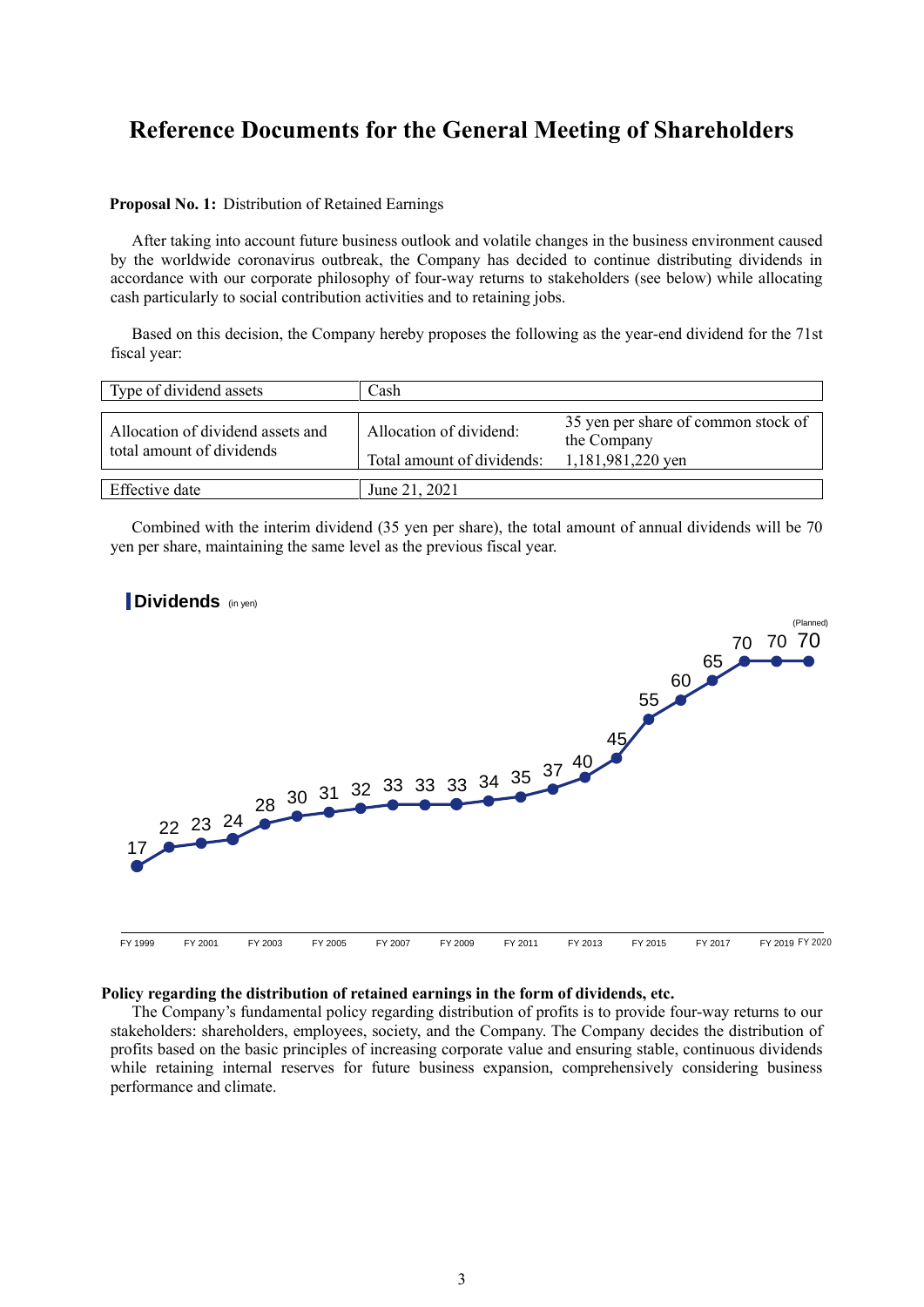#### **Proposal No. 2:** Election of Nine Directors

The terms of office of all eight directors elected last year will expire at the conclusion of this year's annual general meeting of shareholders. The Company hereby proposes the election of nine directors with the inclusion of one new nominee as decided by the board of directors.

The candidates are as follows:

| No. |                                                                            | Name                | Position(s) at the<br>Company                                           | Attendance at the<br>board of directors<br>meetings |
|-----|----------------------------------------------------------------------------|---------------------|-------------------------------------------------------------------------|-----------------------------------------------------|
| 1   | For reelection                                                             | Ryutaro Kotaki      | Representative<br>Director, President<br>and CEO                        | 13/13 (100%)                                        |
| 2   | For reelection                                                             | Yoichi Abe          | Representative<br>Director, Vice<br>President                           | 13/13 (100%)                                        |
| 3   | For reelection                                                             | Hiroyuki Konuma     | Director, Vice<br>President                                             | 10/10 (100%)                                        |
| 4   | For reelection                                                             | Tatsuo Narumi       | Director, Chair of the<br>Senior Executive<br><b>Management Meeting</b> | 13/13 (100%)                                        |
| 5   | For reelection<br>Independent officer<br>Candidate for external director   | Yuko Tanaka         | Director, Chair of the<br>Nomination Advisory<br>Committee              | 13/13 (100%)                                        |
| 6   | For reelection<br>Independent officer<br>Candidate for external director   | Ryoji Itoh          | Director                                                                | 13/13 (100%)                                        |
| 7   | For reelection<br>Independent officer<br>Candidate for external director   | Hideo Yamada        | Director, Chair of the<br>Board                                         | 13/13 (100%)                                        |
| 8   | For reelection<br>Independent officer<br>Candidate for external director   | Sadayoshi Fujishige | Director, Chair of the<br>Remuneration<br><b>Advisory Committee</b>     | $10/10(100\%)$                                      |
| 9   | For new election<br>Independent officer<br>Candidate for external director | Yoshiko Nonogaki    |                                                                         |                                                     |

Notes:

1. No material conflicts of interest exist between the Company and any of the above candidates for director.

2. Ms. Tanaka, Mr. Itoh, Mr. Yamada, Mr. Fujishige and Ms. Nonogaki are candidates to become external directors. The Company has appointed them as independent officers under the provisions of the Tokyo Stock Exchange and has filed a notification to that effect with the Exchange.

For Mr. Konuma and Mr. Fujishige, their attendance figures are based on the number of meetings conducted after they assumed their posts as director following last year's annual general meeting of shareholders.

- 3. To let directors and Audit & Supervisory Board members focus on performing their duties adequately, the Company covers them with liability insurance that protects and indemnifies them from losses or claims of losses which may arise from actions taken within the scope of their responsibilities. All above candidates will be subject to the insurance once they are elected or reelected, and the insurance cover will be renewed during their term of office.
- 4. The Company's current Articles of Incorporation set forth that the Company may enter into agreements with External Directors and External Audit & Supervisory Board Members in accordance with the provisions of Article 427, Paragraph (1) of the Companies Act, to limit their liability for damages as stipulated in Article 427, Paragraph (1) of the Companies Act to the minimum extent permitted by laws and regulations in order to ensure the External Directors and External Audit & Supervisory Board Members can adequately perform the roles expected of them.

The Company shall undertake or continue such agreement with the above external director candidates if they are elected or reelected as proposed.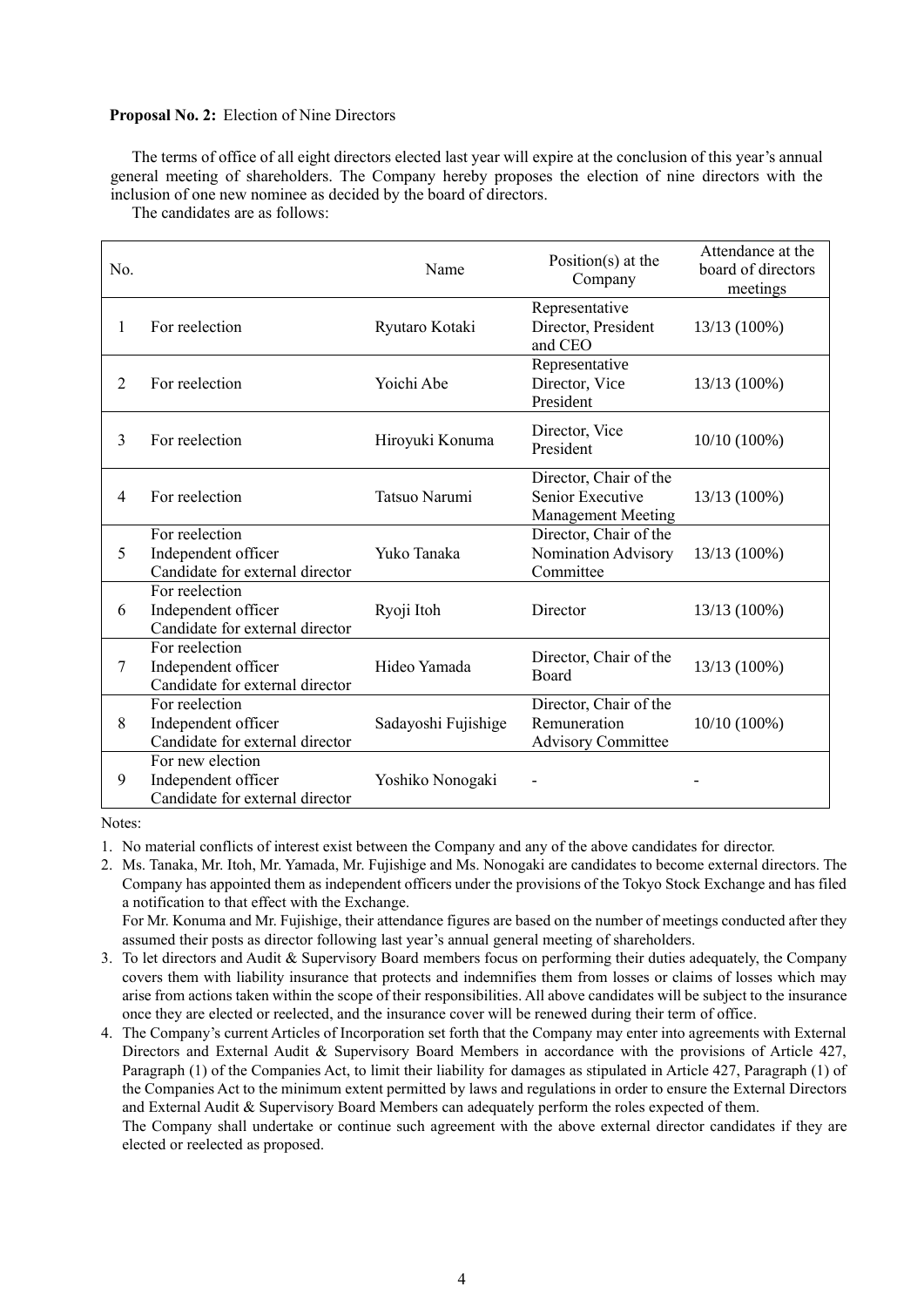# Reference

1.Skill matrix for directors and Audit & Supervisory Board members

The following shows skills/competencies of the Company's directors and Audit & Supervisory Board members (including new candidates nominated from Proposals No. 2 and 3) mapped against what is expected of their roles.

Directors and Audit & Supervisory Board members have skills/competencies that are appropriately wellbalanced with the Company's needs.

|                                                      |                          |                  |                                     | Knowledge and experience to<br>lead management and business<br>appropriately |   | Knowledge and experience to<br>establish and maintain an<br>appropriate management foundation |   |           | Panoramic perspectives<br>to ensure sustainability |           |   |
|------------------------------------------------------|--------------------------|------------------|-------------------------------------|------------------------------------------------------------------------------|---|-----------------------------------------------------------------------------------------------|---|-----------|----------------------------------------------------|-----------|---|
|                                                      | Executive                | Independ-<br>ent | Name                                | a                                                                            | b | $\mathbf c$                                                                                   | d | e         | f                                                  | g         | h |
|                                                      |                          |                  | Ryutaro Kotaki                      |                                                                              | ٠ |                                                                                               |   |           |                                                    |           |   |
|                                                      |                          |                  | Yoichi Abe                          |                                                                              |   |                                                                                               |   | $\bullet$ | $\bullet$                                          | $\bullet$ |   |
|                                                      |                          | =                | Hiroyuki Konuma                     |                                                                              |   |                                                                                               |   |           |                                                    |           |   |
|                                                      |                          |                  | Tatsuo Narumi                       |                                                                              |   |                                                                                               |   |           |                                                    | ●         |   |
|                                                      |                          |                  | Yuko Tanaka                         |                                                                              |   |                                                                                               |   | e         | ●                                                  |           |   |
|                                                      | $\overline{\phantom{0}}$ |                  | Ryoji Itoh                          |                                                                              |   |                                                                                               |   |           |                                                    |           |   |
|                                                      | $\overline{\phantom{0}}$ |                  | Hideo Yamada                        |                                                                              |   |                                                                                               |   | ●         | ●                                                  |           |   |
|                                                      | ÷                        |                  | Sadayoshi Fujishige                 |                                                                              |   |                                                                                               |   |           |                                                    |           |   |
| Directors<br>Supervisory Board<br>members<br>Audit & |                          |                  | Yoshiko Nonogaki<br>(New candidate) |                                                                              |   |                                                                                               |   |           |                                                    |           |   |
|                                                      |                          |                  | Nobuhiro Yokoi                      |                                                                              |   |                                                                                               |   |           |                                                    |           |   |
|                                                      |                          |                  | Junichi Nagakura                    |                                                                              |   |                                                                                               |   |           |                                                    |           |   |
|                                                      |                          |                  | Noriko Yao                          |                                                                              |   |                                                                                               |   |           |                                                    |           |   |
|                                                      |                          |                  | Takao Yamaguchi                     |                                                                              |   |                                                                                               |   |           |                                                    |           |   |
|                                                      |                          |                  | Naoki Kubo<br>(New candidate)       |                                                                              |   |                                                                                               |   |           |                                                    |           |   |

Note that the table outlines particular skills/competencies that reflect the individual's experience and expertise, and is not an exhaustive definition of their capabilities.

- a. Business/Organizational management:
- Have experience in management/executive positions at listed companies (including subsidiaries) or experience managing public and independent organizations
- b. Industry knowledge (sales/technology): Have practical experience in the Company's core business of auto-ID solutions
- c. International business:
- Have global experience, including overseas assignments
- d. Finance and accounting:
	- Have practical experience and expertise
- e. Legal and risk management:
- Have practical experience and expertise
- f. Human resource and labor relations:

Have practical experience and expertise

g. Governance and sustainability:

Possess knowledge to realize sound and transparent governance together with sustainable business growth h. Diversity:

Bring diversity (in terms of gender, nationality or experience in different industries) to the board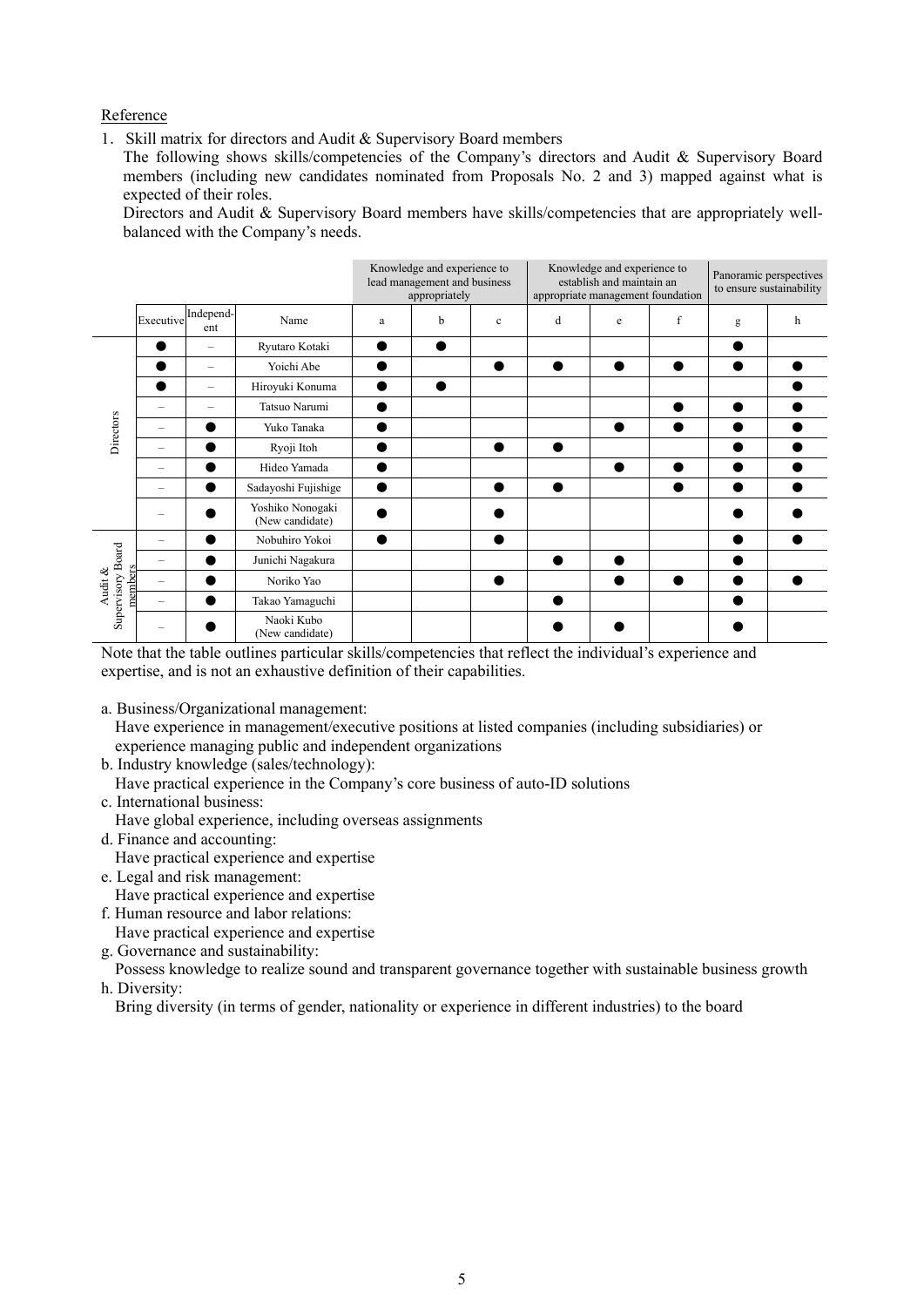#### 2.Appointment and dismissal of directors

The Company's policy is to select via a transparent process candidates who are able to actively contribute to the board's managerial decision-making and oversight function with their extensive experience/expertise and excellent character/discernment.

In April 2021, the Company established the Nomination Advisory Committee as an advisory committee to the board of directors. Chaired by an independent external director, the committee comprised in majority of external directors, functions to not only propose the appointment and dismissal of individual candidates, but also look into the board's composition and overall operation (including decision making on appointment policies or standards/processes and succession planning) to provide advice and recommendations.

Appointment/selection criteria are as follows:

a. Candidates for internal director

Candidates need to be executive officers who possess the following experience, skills and attributes.

-Strategic judgment from a medium- to long-term perspective (ability to get to the essence of matters, think critically, and have foresight and decisiveness)

-Leadership qualities to unite the organization and carry through radical changes (ability to lead collaboration, innovation and talent development toward results)

-High ethical standards and accountability toward the company and society (integrity, acumen, alignment with corporate values, and impartiality)

-Strong sense of independence and awareness of problems (pertaining to market, business, company resources and self-improvement)

-Sufficient industry experience/knowledge and abundant mental/physical strength (work performance and personal health)

Candidates for representative directors and executive leaders must, in addition to the above, have an outstanding track record of delivering successful results.

b. Candidates for external director

Candidates need to meet the following requirements and be chosen from diverse fields of specialization (such as business management, academia, law, or finance). The number of external directors must account for majority of the board for proper governance.

-Able to get to the essence of matters and raise issues to management in a rigorous manner

-Able to place priority on attending the company's board meetings and committing to board duties c. Appointment/selection process

When consulted by the board of directors, the Nomination Advisory Committee engages in discussions to prepare and submit a candidate list based on the above criteria. The board shall deliberate on the committee's recommendations to select director candidates or appoint representative directors and executive directors.

d. Dismissal process

If there is objective evidence or other reasons to suggest that representative directors and executive leaders are deviating materially from the appointment/selection criteria, the Nomination Advisory Committee will discuss their dismissal and present its recommendations when consulted by the board of directors. Dismissal shall be granted upon deliberation and consent of the board.

If directors are deemed to not fully meet the criteria, the board will not nominate them for election or reelection at the next general meeting of shareholders.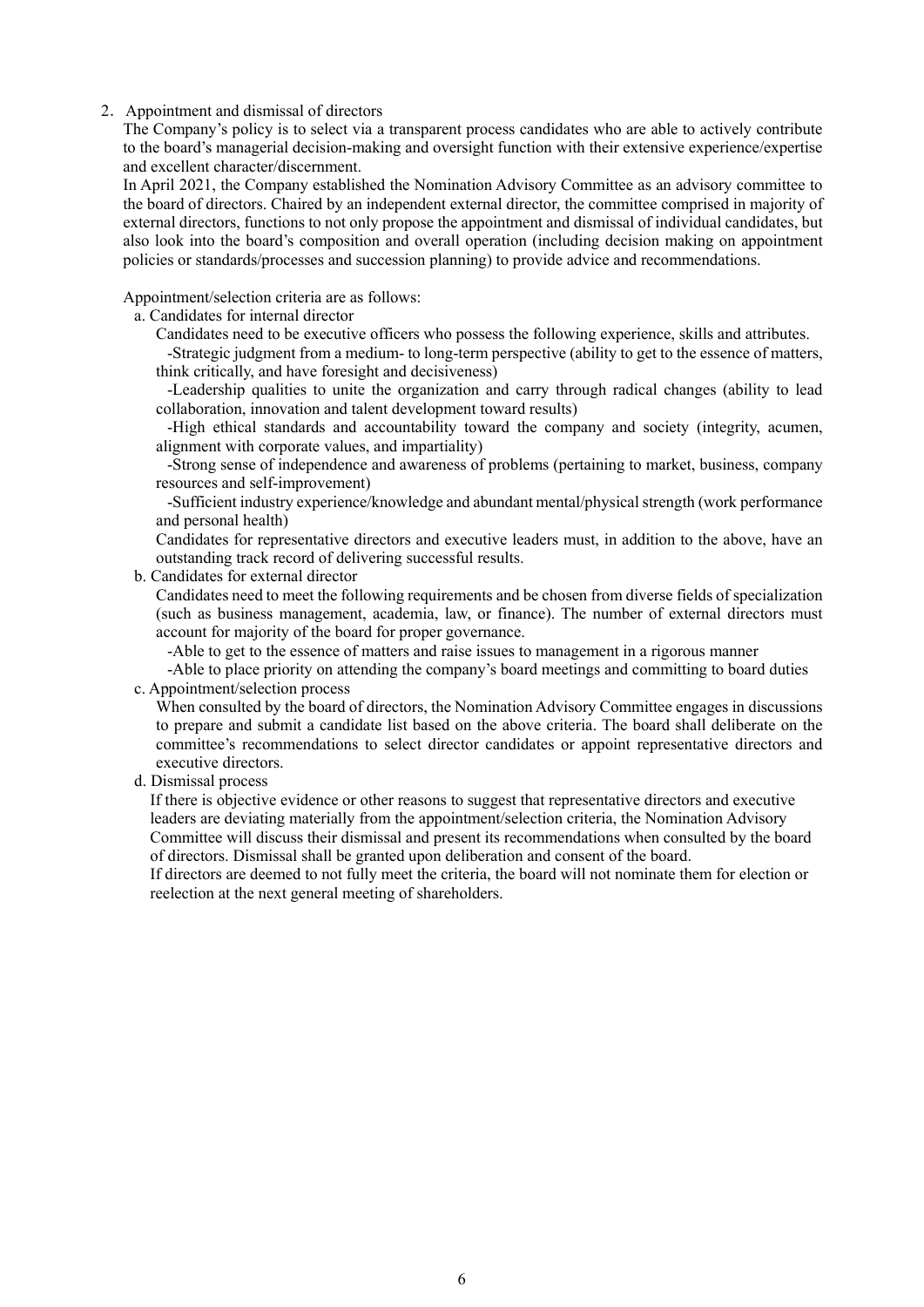| No. | Name<br>(Date of birth)                                                                                                                                                                                                                                                                                                                                                                                                                                                                                                                                                                                                                                                                                                                                                                                                                                                                                                                                                                                                |                  | Career summary of positions/responsibilities held at the Company<br>(key concurrent roles)                                                                                                           |        |  |  |
|-----|------------------------------------------------------------------------------------------------------------------------------------------------------------------------------------------------------------------------------------------------------------------------------------------------------------------------------------------------------------------------------------------------------------------------------------------------------------------------------------------------------------------------------------------------------------------------------------------------------------------------------------------------------------------------------------------------------------------------------------------------------------------------------------------------------------------------------------------------------------------------------------------------------------------------------------------------------------------------------------------------------------------------|------------------|------------------------------------------------------------------------------------------------------------------------------------------------------------------------------------------------------|--------|--|--|
|     |                                                                                                                                                                                                                                                                                                                                                                                                                                                                                                                                                                                                                                                                                                                                                                                                                                                                                                                                                                                                                        | February 1988    | Joined the Company                                                                                                                                                                                   |        |  |  |
|     |                                                                                                                                                                                                                                                                                                                                                                                                                                                                                                                                                                                                                                                                                                                                                                                                                                                                                                                                                                                                                        | <b>July 2007</b> | Executive Officer and Senior Manager of Printer Sales<br>Promotion Dept., Sales Division                                                                                                             |        |  |  |
|     | Ryutaro Kotaki<br>(July 16, 1964)                                                                                                                                                                                                                                                                                                                                                                                                                                                                                                                                                                                                                                                                                                                                                                                                                                                                                                                                                                                      | October 2011     | Executive Officer;<br>Director and General Manager of Domestic Sales Dept.,<br><b>SATO</b> Corporation                                                                                               |        |  |  |
|     | For reelection                                                                                                                                                                                                                                                                                                                                                                                                                                                                                                                                                                                                                                                                                                                                                                                                                                                                                                                                                                                                         | April 2012       | Executive Officer; President, SATO Techno Lab Co., Ltd.                                                                                                                                              |        |  |  |
|     | Years of service: 5                                                                                                                                                                                                                                                                                                                                                                                                                                                                                                                                                                                                                                                                                                                                                                                                                                                                                                                                                                                                    | April 2013       | Senior Executive Officer;<br>President, SATO Technology Co., Ltd.                                                                                                                                    | 14,805 |  |  |
|     | Attendance at the<br>board of directors                                                                                                                                                                                                                                                                                                                                                                                                                                                                                                                                                                                                                                                                                                                                                                                                                                                                                                                                                                                | <b>July 2014</b> | Vice President                                                                                                                                                                                       |        |  |  |
|     | meetings: $13/13$<br>$(100\%)$                                                                                                                                                                                                                                                                                                                                                                                                                                                                                                                                                                                                                                                                                                                                                                                                                                                                                                                                                                                         | April 2016       | Executive Vice President and COO;<br>President, SATO Corporation                                                                                                                                     |        |  |  |
|     |                                                                                                                                                                                                                                                                                                                                                                                                                                                                                                                                                                                                                                                                                                                                                                                                                                                                                                                                                                                                                        | June 2016        | Representative Director, Executive Vice President and COO                                                                                                                                            |        |  |  |
|     |                                                                                                                                                                                                                                                                                                                                                                                                                                                                                                                                                                                                                                                                                                                                                                                                                                                                                                                                                                                                                        | April 2018       | Representative Director, President and CEO (to present)                                                                                                                                              |        |  |  |
| 1   | (Current position(s) at the Company)<br>Representative Director, President and CEO                                                                                                                                                                                                                                                                                                                                                                                                                                                                                                                                                                                                                                                                                                                                                                                                                                                                                                                                     |                  |                                                                                                                                                                                                      |        |  |  |
|     | (Reasons for nomination)<br>Mr. Kotaki has held key positions in the Company's Japanese sales company (SATO Corporation) and the president role of<br>its R&D business company, during which period he also served as executive officer for nine years expanding sales in Japan<br>and improving product development processes. In April 2016, he took office as the Company's vice president and chief<br>operating officer, and serving concurrently as the president of SATO Corporation, he has led the SATO Group with strong<br>leadership, driving domestic businesses to also support the global expansion of customers. Since April 2018, he is directing<br>and supervising management as representative director and president of the Company, utilizing his extensive experience and<br>knowledge. The Company has determined that he is qualified to drive business management to further pursue globalization<br>and maximize customer value, and therefore renominates him as a candidate for director. |                  |                                                                                                                                                                                                      |        |  |  |
|     | (Message from the candidate to shareholders)                                                                                                                                                                                                                                                                                                                                                                                                                                                                                                                                                                                                                                                                                                                                                                                                                                                                                                                                                                           |                  | I would first like to sincerely thank you for your continued support of our businesses.<br>$(1,1,1)$ , $(1,1,1)$ , $(2,1,1)$ , $(3,1,1)$ , $(1,1,1)$ , $(1,1,1)$ , $(1,0,1)$ , $(1,1,1)$ , $(1,1,1)$ |        |  |  |

Amid impacts and drastic societal changes caused by the global spread of the novel coronavirus starting last year, we have been making every effort at providing solutions to address changing customer needs around the world.

In this new fiscal year that corresponds to the first year of our new medium-term management plan, we will strive to speed innovation and carry out our core business in the spirit of Ceaseless Creativity (our corporate motto) now that we operate in a "new normal" where many norms of the past no longer apply. By doing so, we hope to achieve long-term business growth and realize a better and more sustainable world.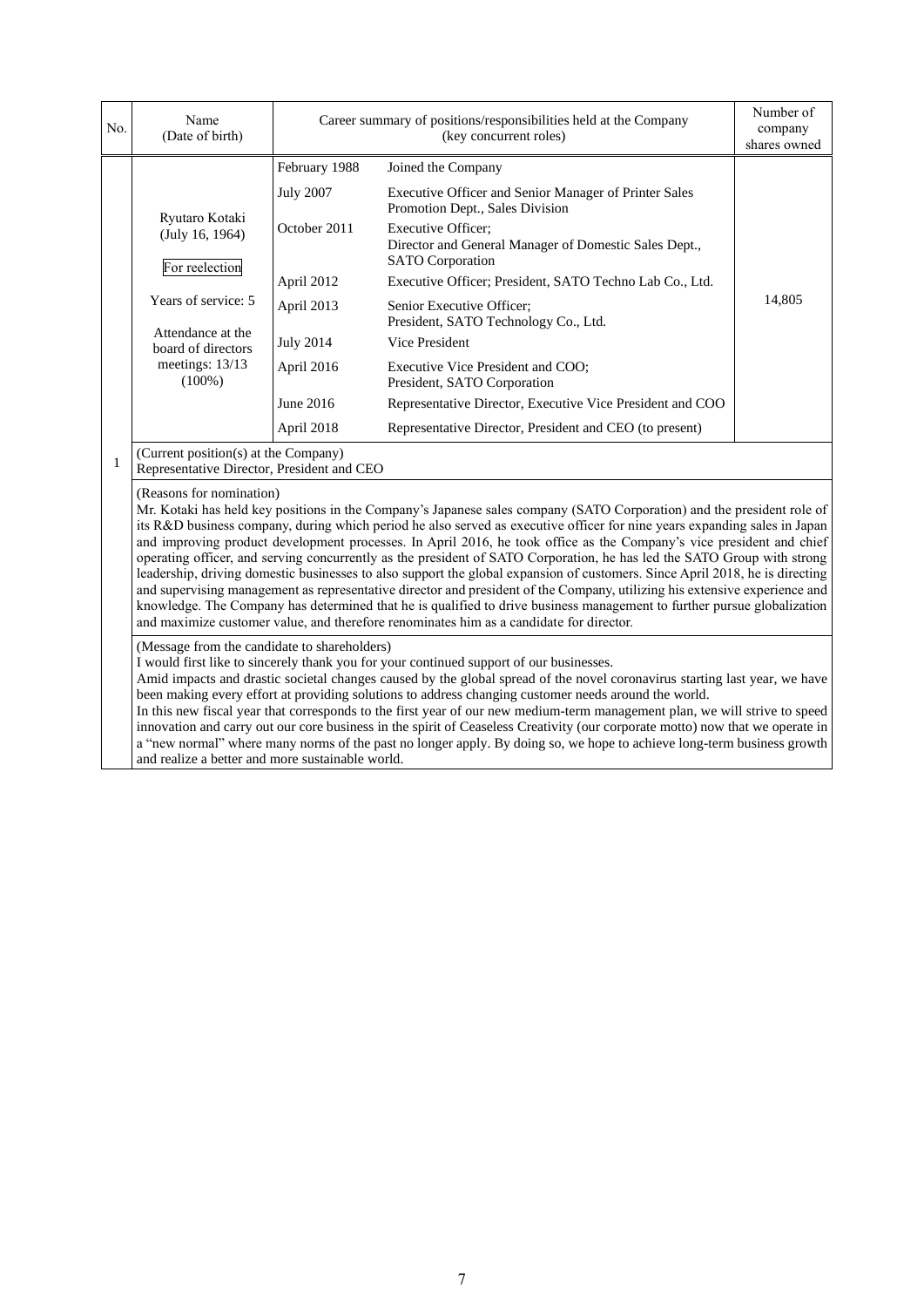| No.            | Name<br>(Date of birth)                                                                                                                                                                                                                                                                                                                                                                                                                                                                                                                                                                                                                                                                                                                                                                                                                                                                                                                                                                                                                                                                                                                                                                                  |               | Career summary of positions/responsibilities held at the Company<br>(key concurrent roles)                 |       |  |  |
|----------------|----------------------------------------------------------------------------------------------------------------------------------------------------------------------------------------------------------------------------------------------------------------------------------------------------------------------------------------------------------------------------------------------------------------------------------------------------------------------------------------------------------------------------------------------------------------------------------------------------------------------------------------------------------------------------------------------------------------------------------------------------------------------------------------------------------------------------------------------------------------------------------------------------------------------------------------------------------------------------------------------------------------------------------------------------------------------------------------------------------------------------------------------------------------------------------------------------------|---------------|------------------------------------------------------------------------------------------------------------|-------|--|--|
|                | Yoichi Abe                                                                                                                                                                                                                                                                                                                                                                                                                                                                                                                                                                                                                                                                                                                                                                                                                                                                                                                                                                                                                                                                                                                                                                                               | April 1980    | Joined Mitsubishi Corporation                                                                              |       |  |  |
|                | (September 13, 1957)                                                                                                                                                                                                                                                                                                                                                                                                                                                                                                                                                                                                                                                                                                                                                                                                                                                                                                                                                                                                                                                                                                                                                                                     | December 2013 | Joined the Company<br>Head of President's Office                                                           |       |  |  |
|                | For reelection                                                                                                                                                                                                                                                                                                                                                                                                                                                                                                                                                                                                                                                                                                                                                                                                                                                                                                                                                                                                                                                                                                                                                                                           | April 2016    | Executive Officer and CFO                                                                                  |       |  |  |
|                | Years of service: 3                                                                                                                                                                                                                                                                                                                                                                                                                                                                                                                                                                                                                                                                                                                                                                                                                                                                                                                                                                                                                                                                                                                                                                                      | April 2018    | Vice President and CFO                                                                                     | 3,070 |  |  |
|                | Attendance at the                                                                                                                                                                                                                                                                                                                                                                                                                                                                                                                                                                                                                                                                                                                                                                                                                                                                                                                                                                                                                                                                                                                                                                                        | June 2018     | Director, Vice President and CFO                                                                           |       |  |  |
|                | board of directors                                                                                                                                                                                                                                                                                                                                                                                                                                                                                                                                                                                                                                                                                                                                                                                                                                                                                                                                                                                                                                                                                                                                                                                       | June 2020     | Representative Director, Vice President, CFO and CCO                                                       |       |  |  |
|                | meetings: 13/13<br>$(100\%)$                                                                                                                                                                                                                                                                                                                                                                                                                                                                                                                                                                                                                                                                                                                                                                                                                                                                                                                                                                                                                                                                                                                                                                             | April 2021    | Representative Director, Vice President, overseeing global<br>business and corporate planning (to present) |       |  |  |
|                | (Current position(s) at the Company)<br>Representative Director, Vice President                                                                                                                                                                                                                                                                                                                                                                                                                                                                                                                                                                                                                                                                                                                                                                                                                                                                                                                                                                                                                                                                                                                          |               |                                                                                                            |       |  |  |
| $\overline{2}$ | (Reasons for nomination)<br>Mr. Abe was appointed executive officer and CFO after joining SATO in December 2013 as head of President's Office. He<br>has been in charge of finance/accounting, IT, legal, risk management and other important functions. Since his appointment<br>as director in 2018, he has supervised management, mainly from a financial and strategic perspective. While serving as CFO,<br>he has responded promptly to changes in economic conditions and business environment and promoted effective governance<br>on a global level. He also demonstrates strong leadership as representative director (since June 2020) and applies his<br>extensive domestic/overseas experience and insights to lead the Company's high-potential global business, which he started<br>overseeing this April. The Company has determined that he would further contribute to driving and strengthening corporate                                                                                                                                                                                                                                                                             |               |                                                                                                            |       |  |  |
|                | governance for the continual improvement of corporate value, and therefore renominates him as a candidate for director.<br>(Message from the candidate to shareholders)<br>Our world is fighting against the coronavirus, and it looks set to be a long-term battle as the virus continues to spread far and<br>wide. Besides praying for this crisis to end soon, I would also like to express my deepest condolences to families who have<br>lost loved ones and wish for the speedy recovery of those affected.<br>In such an uncertain business environment, I will work to support the company in taking both protective and proactive<br>measures by ensuring thorough risk management and governance and building up corporate management foundations aimed<br>at achieving sustainable growth.<br>The coronavirus has upended everyone's lives, distancing/separating people and sending the world online at an increasing<br>speed. SATO will keep up with these changes and continue to contribute to the development of society through<br>connecting/tagging people and things. We will strive to always be an indispensable part of society, and look forward to your<br>continued support. |               |                                                                                                            |       |  |  |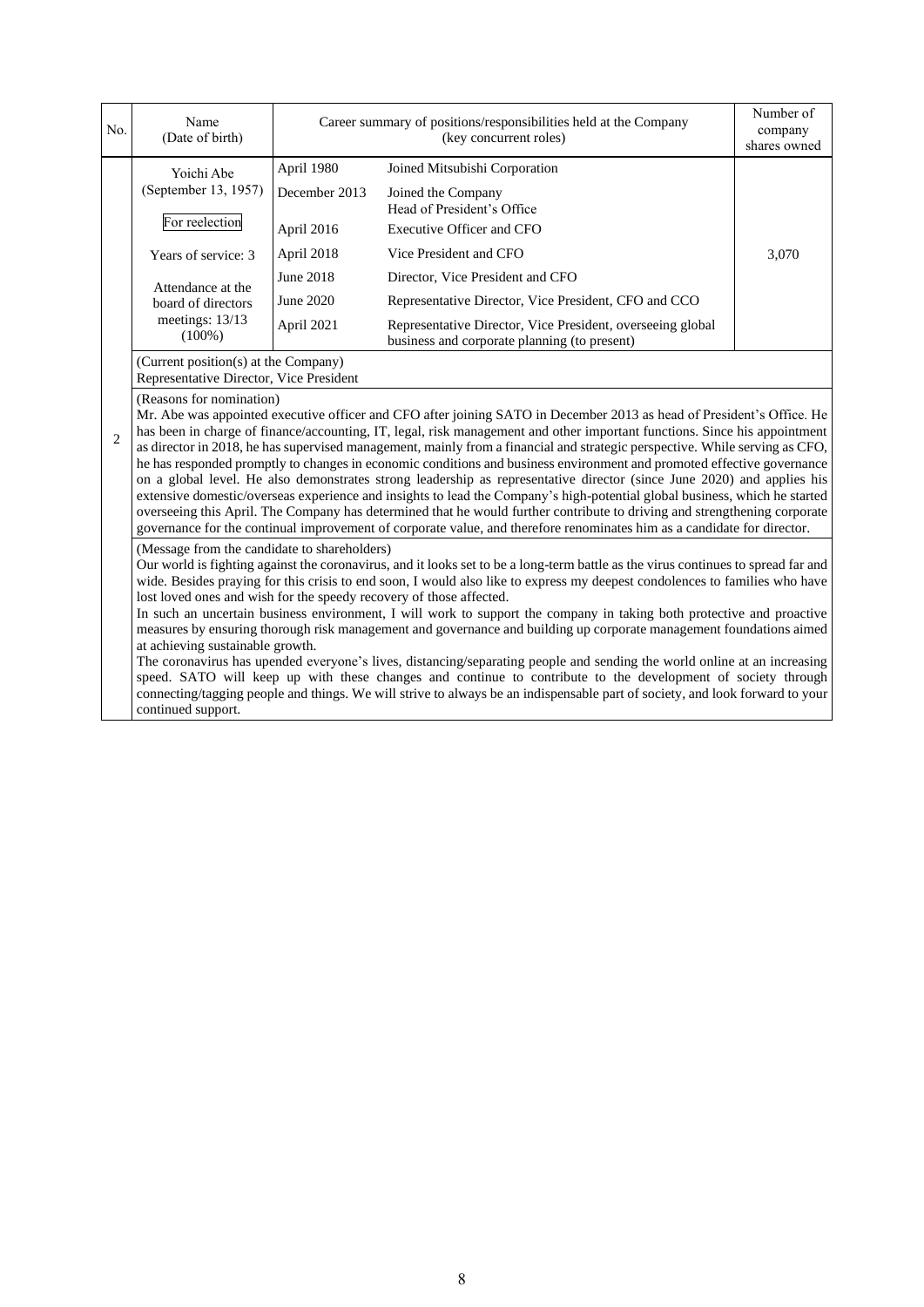| No. | Name<br>(Date of birth)                                                                                                                                                                                                                                                                                                                                                                                                                                                                                                                                                                                                                                                                                                                                                                             | Career summary of positions/responsibilities held at the Company<br>(key concurrent roles) |                                                                                                  | Number of<br>company<br>shares owned |  |  |
|-----|-----------------------------------------------------------------------------------------------------------------------------------------------------------------------------------------------------------------------------------------------------------------------------------------------------------------------------------------------------------------------------------------------------------------------------------------------------------------------------------------------------------------------------------------------------------------------------------------------------------------------------------------------------------------------------------------------------------------------------------------------------------------------------------------------------|--------------------------------------------------------------------------------------------|--------------------------------------------------------------------------------------------------|--------------------------------------|--|--|
|     |                                                                                                                                                                                                                                                                                                                                                                                                                                                                                                                                                                                                                                                                                                                                                                                                     | <b>July 2000</b>                                                                           | Joined SATO Corporation                                                                          |                                      |  |  |
|     | Hiroyuki Konuma                                                                                                                                                                                                                                                                                                                                                                                                                                                                                                                                                                                                                                                                                                                                                                                     | April 2010                                                                                 | General Manager of Medical Dept., Tokyo Division,<br>Japan Sales Headquarters                    |                                      |  |  |
|     | (March 14, 1973)                                                                                                                                                                                                                                                                                                                                                                                                                                                                                                                                                                                                                                                                                                                                                                                    | April 2013                                                                                 | President for healthcare business, SATO Corporation                                              |                                      |  |  |
|     | For reelection                                                                                                                                                                                                                                                                                                                                                                                                                                                                                                                                                                                                                                                                                                                                                                                      | April 2014                                                                                 | President, SATO Healthcare Co., Ltd.                                                             |                                      |  |  |
|     |                                                                                                                                                                                                                                                                                                                                                                                                                                                                                                                                                                                                                                                                                                                                                                                                     | <b>July 2015</b>                                                                           | <b>Executive Officer and Chief Wellness Officer</b>                                              |                                      |  |  |
|     | Years of service: 1<br>Attendance at the                                                                                                                                                                                                                                                                                                                                                                                                                                                                                                                                                                                                                                                                                                                                                            | April 2019                                                                                 | Vice President;<br>President and Head of RFID business, SATO Corporation                         | 2,364                                |  |  |
|     | board of directors<br>meetings: 10/10                                                                                                                                                                                                                                                                                                                                                                                                                                                                                                                                                                                                                                                                                                                                                               | April 2020                                                                                 | Vice President:<br>President and Head of global business, SATO Corporation                       |                                      |  |  |
|     | $(100\%)$                                                                                                                                                                                                                                                                                                                                                                                                                                                                                                                                                                                                                                                                                                                                                                                           | June 2020                                                                                  | Director (to present)                                                                            |                                      |  |  |
|     |                                                                                                                                                                                                                                                                                                                                                                                                                                                                                                                                                                                                                                                                                                                                                                                                     | April 2021                                                                                 | Director, Vice President, overseeing Japan business;<br>President, SATO Corporation (to present) |                                      |  |  |
| 3   | (Current position(s) at the Company)<br>Director                                                                                                                                                                                                                                                                                                                                                                                                                                                                                                                                                                                                                                                                                                                                                    |                                                                                            |                                                                                                  |                                      |  |  |
|     | (Reasons for nomination)<br>Mr. Konuma has served important roles in the health care business, which he expanded upon his appointment to president<br>of SATO Healthcare in 2014. After assuming president of SATO Corporation in 2019, he has steered both the Japan and<br>overseas businesses forward. He also contributed huge efforts to promoting corporate wellness as chief wellness officer.<br>In his new appointment to oversee the Japan business starting this April, he demonstrates strong leadership at driving sales<br>targeting selected markets, industries and applications based on market-specific visions. The Company has determined that<br>he is qualified to drive sustainable business management globally, and therefore renominates him as a candidate for director. |                                                                                            |                                                                                                  |                                      |  |  |
|     | (Message from the candidate to shareholders)<br>Besides serving on the board of directors, I also manage our R&D, production, sales and maintenance support activities in<br>Japan as the president of SATO Corporation, ensuring we provide optimal solutions for addressing customer pain points that<br>are specific to different markets and industries. I will work to strengthen collaboration between our internal departments<br>while making timely and precise business decisions with a strong conviction to adapt to our rapidly changing social<br>environment. I will do my best to hone our core competence of genbaryoku and pursue customer value and sustainability to<br>establish growth and profitability for SATO's Japan business.                                           |                                                                                            |                                                                                                  |                                      |  |  |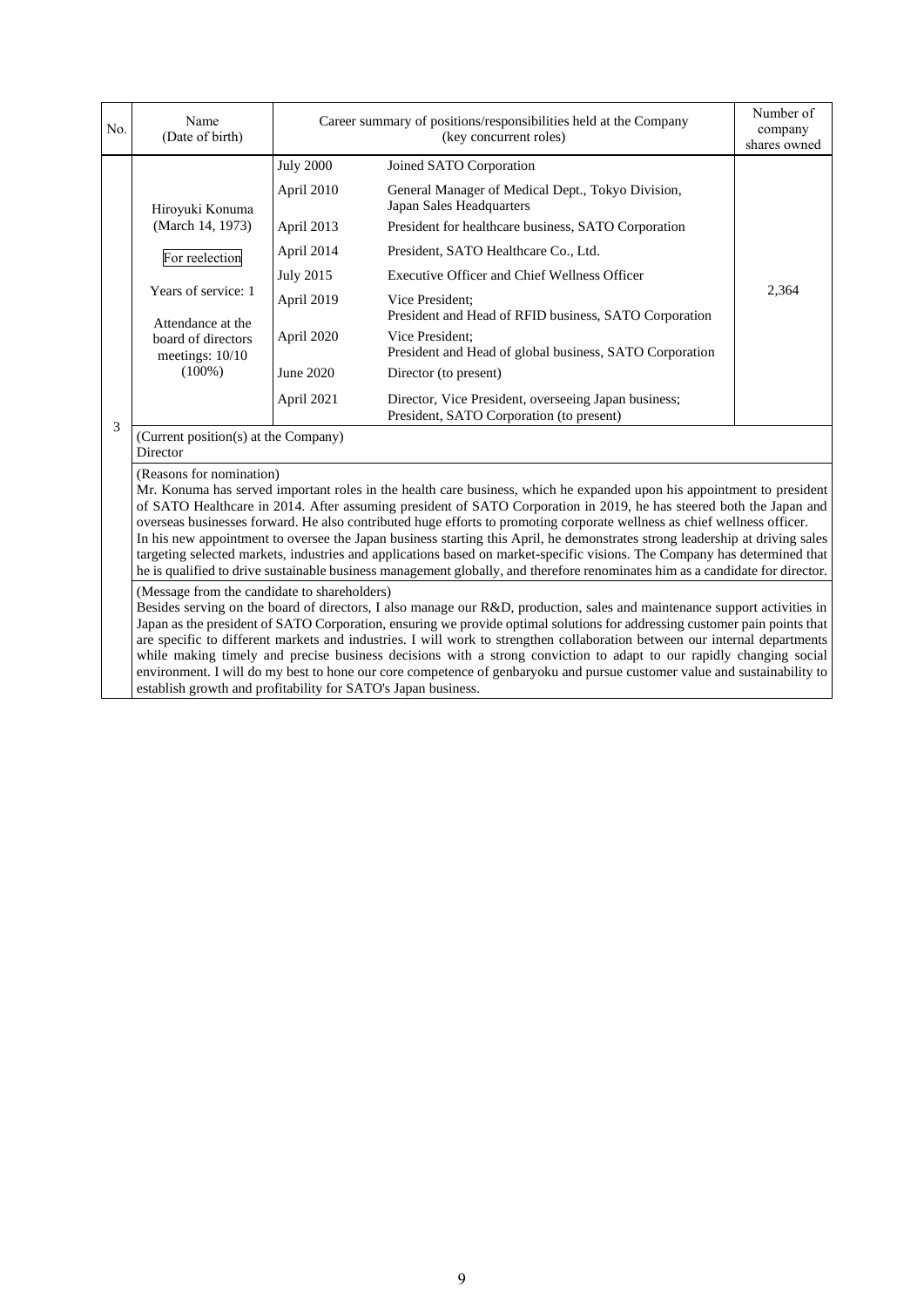| No. | Name<br>(Date of birth)                                                                                                                                                        |                                                                                                                                                           | Career summary of positions/responsibilities held at the Company<br>(key concurrent roles)                                                                                                                                                                                                                                                                                                                                                                                                                                                                                                                                                                                                                                                                                                                                                                                                                                                                                                                                                                                                                                                                                                                                                                                                                                                                                                                                                                                                                                                                                                                                                                                                                                                                                                                                                                                             |        |
|-----|--------------------------------------------------------------------------------------------------------------------------------------------------------------------------------|-----------------------------------------------------------------------------------------------------------------------------------------------------------|----------------------------------------------------------------------------------------------------------------------------------------------------------------------------------------------------------------------------------------------------------------------------------------------------------------------------------------------------------------------------------------------------------------------------------------------------------------------------------------------------------------------------------------------------------------------------------------------------------------------------------------------------------------------------------------------------------------------------------------------------------------------------------------------------------------------------------------------------------------------------------------------------------------------------------------------------------------------------------------------------------------------------------------------------------------------------------------------------------------------------------------------------------------------------------------------------------------------------------------------------------------------------------------------------------------------------------------------------------------------------------------------------------------------------------------------------------------------------------------------------------------------------------------------------------------------------------------------------------------------------------------------------------------------------------------------------------------------------------------------------------------------------------------------------------------------------------------------------------------------------------------|--------|
| 4   | Tatsuo Narumi<br>(February 24, 1952)<br>For reelection<br>Years of service: 13<br>Attendance at the<br>board of directors<br>meetings: 13/13<br>$(100\%)$                      | August 2000<br>April 2001<br>June 2003<br>October 2005<br>January 2006<br><b>July 2007</b><br>June 2008<br><b>July 2009</b><br>January 2020<br>April 2021 | Joined the Company<br>Senior Manager of Secretary's Office<br>Senior Manager of Human Resources Dept., Administration<br>Division<br>Executive Officer and Senior Manager of Planning Dept.,<br>Corporate Planning Division<br>Executive Officer, General Manager of Corporate Planning<br>Division, and Senior Manager of Planning Dept.<br>Senior Executive Officer and General Manager of Corporate<br><b>Planning Division</b><br>Vice President and General Manager of Corporate Planning<br>Division<br>Director, Vice President, and General Manager of Corporate<br><b>Planning Division</b><br>Director (to present)<br>Chair of the Board<br>Chair of the Senior Executive Management Meeting (to<br>present)                                                                                                                                                                                                                                                                                                                                                                                                                                                                                                                                                                                                                                                                                                                                                                                                                                                                                                                                                                                                                                                                                                                                                                | 23,395 |
|     | (Current position(s) at the Company)<br>Director, Chair of the Senior Executive Management Meeting<br>(Reasons for nomination)<br>(Message from the candidate to shareholders) |                                                                                                                                                           | Mr. Narumi has served as the Company's executive officer for six years while heading its Corporate Planning Division, and<br>worked to strengthen corporate management foundations and governance frameworks since he became director in 2008. As<br>non-executive internal director, he chaired the board of directors until March 2021, collaborating with external directors to<br>ensure oversight of management decisions and business execution. In his new appointment as Chair of the Senior Executive<br>Management Meeting (effective this April), he demonstrates strong leadership at steering the management team in the right<br>direction. The Company has determined that he is qualified to drive business management to further pursue globalization<br>and maximize customer value, and therefore renominates him as a candidate for director.<br>With Japan's Corporate Governance Code recently revised and new market segmentations set to be implemented at the<br>Tokyo Stock Exchange, the corporate governance environment has changed significantly to require that companies' board<br>of directors function more effectively. Looking into the future of our governance frameworks, we have appointed different<br>external directors to chair our board as well as our newly established Nomination and Remuneration Advisory Committees,<br>effective this fiscal 2021, to further strengthen management oversight. As non-executive internal director, I started serving<br>as Chair of the Senior Executive Management Meeting from April, a position that I hope will help me work closely together<br>with our business execution functions to realize proper and complete decision-making. Being a member of both advisory<br>committees mentioned above, I seek to also act as a bridge between inside and outside the company to better meet the |        |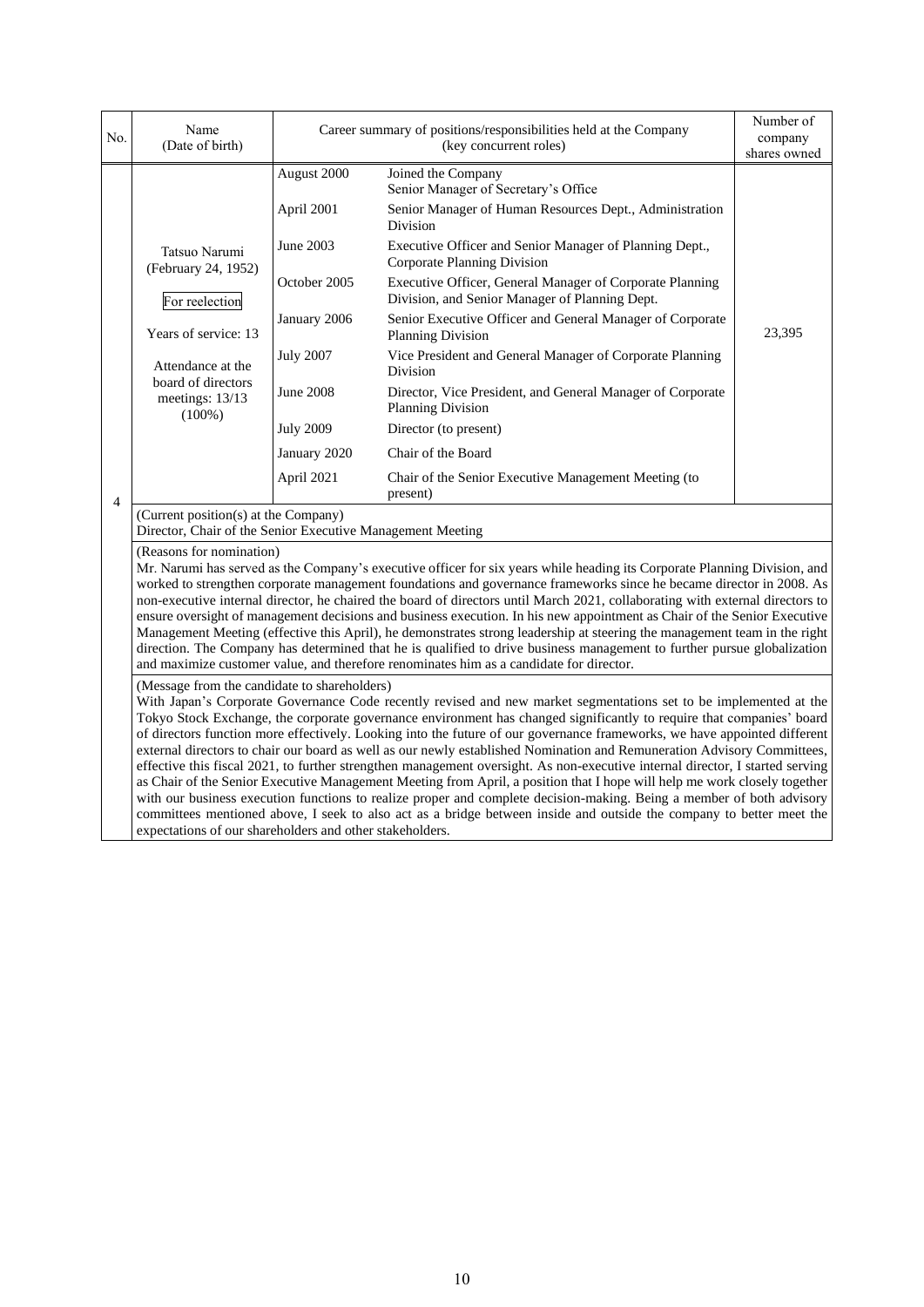| No. | Name<br>(Date of birth)                                                                                                                                                                                                                                                                                                                                                                                                                                                                                                                                                                                                                                                                                                                                                                                                                    |                          | Career summary<br>(key concurrent roles)                                                                                                                                                                                                                                                   | Number of<br>company<br>shares owned |  |
|-----|--------------------------------------------------------------------------------------------------------------------------------------------------------------------------------------------------------------------------------------------------------------------------------------------------------------------------------------------------------------------------------------------------------------------------------------------------------------------------------------------------------------------------------------------------------------------------------------------------------------------------------------------------------------------------------------------------------------------------------------------------------------------------------------------------------------------------------------------|--------------------------|--------------------------------------------------------------------------------------------------------------------------------------------------------------------------------------------------------------------------------------------------------------------------------------------|--------------------------------------|--|
|     |                                                                                                                                                                                                                                                                                                                                                                                                                                                                                                                                                                                                                                                                                                                                                                                                                                            | April 1980<br>April 1983 | Full-time Lecturer, 1st Faculty of Liberal Arts, Hosei<br>University<br>Assistant Professor, 1st Faculty of Liberal Arts, Hosei                                                                                                                                                            |                                      |  |
|     |                                                                                                                                                                                                                                                                                                                                                                                                                                                                                                                                                                                                                                                                                                                                                                                                                                            | April 1986               | University<br>Exchange fellow, Peking University                                                                                                                                                                                                                                           |                                      |  |
|     |                                                                                                                                                                                                                                                                                                                                                                                                                                                                                                                                                                                                                                                                                                                                                                                                                                            | April 1991               | Professor, 1st Faculty of Liberal Arts, Hosei University                                                                                                                                                                                                                                   |                                      |  |
|     |                                                                                                                                                                                                                                                                                                                                                                                                                                                                                                                                                                                                                                                                                                                                                                                                                                            | April 1993               |                                                                                                                                                                                                                                                                                            |                                      |  |
|     |                                                                                                                                                                                                                                                                                                                                                                                                                                                                                                                                                                                                                                                                                                                                                                                                                                            | April 2003               | Overseas fellow, University of Oxford<br>Professor, Department of Media and Communication                                                                                                                                                                                                  |                                      |  |
|     | Yuko Tanaka                                                                                                                                                                                                                                                                                                                                                                                                                                                                                                                                                                                                                                                                                                                                                                                                                                |                          | Studies, Faculty of Social Sciences, Hosei University                                                                                                                                                                                                                                      |                                      |  |
|     | (January 30, 1952)                                                                                                                                                                                                                                                                                                                                                                                                                                                                                                                                                                                                                                                                                                                                                                                                                         | June 2004                | External Director of the Company (to present)                                                                                                                                                                                                                                              |                                      |  |
|     | For reelection                                                                                                                                                                                                                                                                                                                                                                                                                                                                                                                                                                                                                                                                                                                                                                                                                             | April 2007               | Professor, International Japanese Studies Institute (graduate<br>school), Hosei University                                                                                                                                                                                                 |                                      |  |
|     | Independent                                                                                                                                                                                                                                                                                                                                                                                                                                                                                                                                                                                                                                                                                                                                                                                                                                | June 2009                | Director, Suntory Foundation for Arts (to present)                                                                                                                                                                                                                                         |                                      |  |
|     | External                                                                                                                                                                                                                                                                                                                                                                                                                                                                                                                                                                                                                                                                                                                                                                                                                                   | April 2010               | Chairperson, International Japanese Studies Institute<br>(graduate school) management committee, Hosei University                                                                                                                                                                          | 3,178                                |  |
|     |                                                                                                                                                                                                                                                                                                                                                                                                                                                                                                                                                                                                                                                                                                                                                                                                                                            | April 2012               | Dean, Faculty of Social Sciences, Hosei University                                                                                                                                                                                                                                         |                                      |  |
|     | Years of service: 17                                                                                                                                                                                                                                                                                                                                                                                                                                                                                                                                                                                                                                                                                                                                                                                                                       | April 2014               | President and Chief Trustee, Hosei University<br>Trustee, Japan University Accreditation Association                                                                                                                                                                                       |                                      |  |
|     | Attendance at the<br>board of directors<br>meetings: 13/13                                                                                                                                                                                                                                                                                                                                                                                                                                                                                                                                                                                                                                                                                                                                                                                 | June 2014                | Executive Director, The Japan Association of Private<br>Universities and Colleges                                                                                                                                                                                                          |                                      |  |
|     | $(100\%)$                                                                                                                                                                                                                                                                                                                                                                                                                                                                                                                                                                                                                                                                                                                                                                                                                                  | October 2017             | Trustee, The Open University of Japan                                                                                                                                                                                                                                                      |                                      |  |
| 5   |                                                                                                                                                                                                                                                                                                                                                                                                                                                                                                                                                                                                                                                                                                                                                                                                                                            | April 2020               | Managing Trustee, Japan University Accreditation<br>Association<br>Director, Hosei University Museum (to present)                                                                                                                                                                          |                                      |  |
|     |                                                                                                                                                                                                                                                                                                                                                                                                                                                                                                                                                                                                                                                                                                                                                                                                                                            | April 2021               | Professor Emeritus, Hosei University (to present)<br>Project Professor, Hosei University Research Center for<br>Edo-Tokyo Studies (to present)<br>Chairperson, Tokyo's Council for Gender Equality (to<br>present)<br>Chair of the Company's Nomination Advisory Committee<br>(to present) |                                      |  |
|     | (Current position(s) at the Company)<br>Director, Chair of the Nomination Advisory Committee                                                                                                                                                                                                                                                                                                                                                                                                                                                                                                                                                                                                                                                                                                                                               |                          |                                                                                                                                                                                                                                                                                            |                                      |  |
|     | (Reasons for nomination and expected roles)<br>Ms. Tanaka possesses extensive experience as university professor and president, coupled with broad insights about diversity<br>management, which she taps actively to make statements during deliberations at the board of directors meetings. In her new<br>appointment as Chair of the Company's Nomination Advisory Committee (effective this April), she also proactively offers<br>opinions and suggestions on diversity management to lead the committee. The Company believes that she is capable of<br>providing qualified advice on driving sustainable business management globally, and therefore renominates her as a<br>candidate for external director.                                                                                                                      |                          |                                                                                                                                                                                                                                                                                            |                                      |  |
|     | (Message from the candidate to shareholders)<br>As the coronavirus pandemic changes many aspects of our society, this is a good timing for SATO to innovate further and<br>advance its auto-ID technologies that support logistics and health care needs in people's lives. Technological and<br>organizational innovations require ideas coming from a diverse workforce with individuals of different competencies,<br>sensibilities and values. Talent development must, therefore, take into account diversity including but not limited to gender,<br>nationality, ethnicity and competency. More importantly, female employees must also be empowered to take up different<br>positions in the company. I will work even harder in these areas to help SATO become a company with outstanding versatility<br>and enterprise quality. |                          |                                                                                                                                                                                                                                                                                            |                                      |  |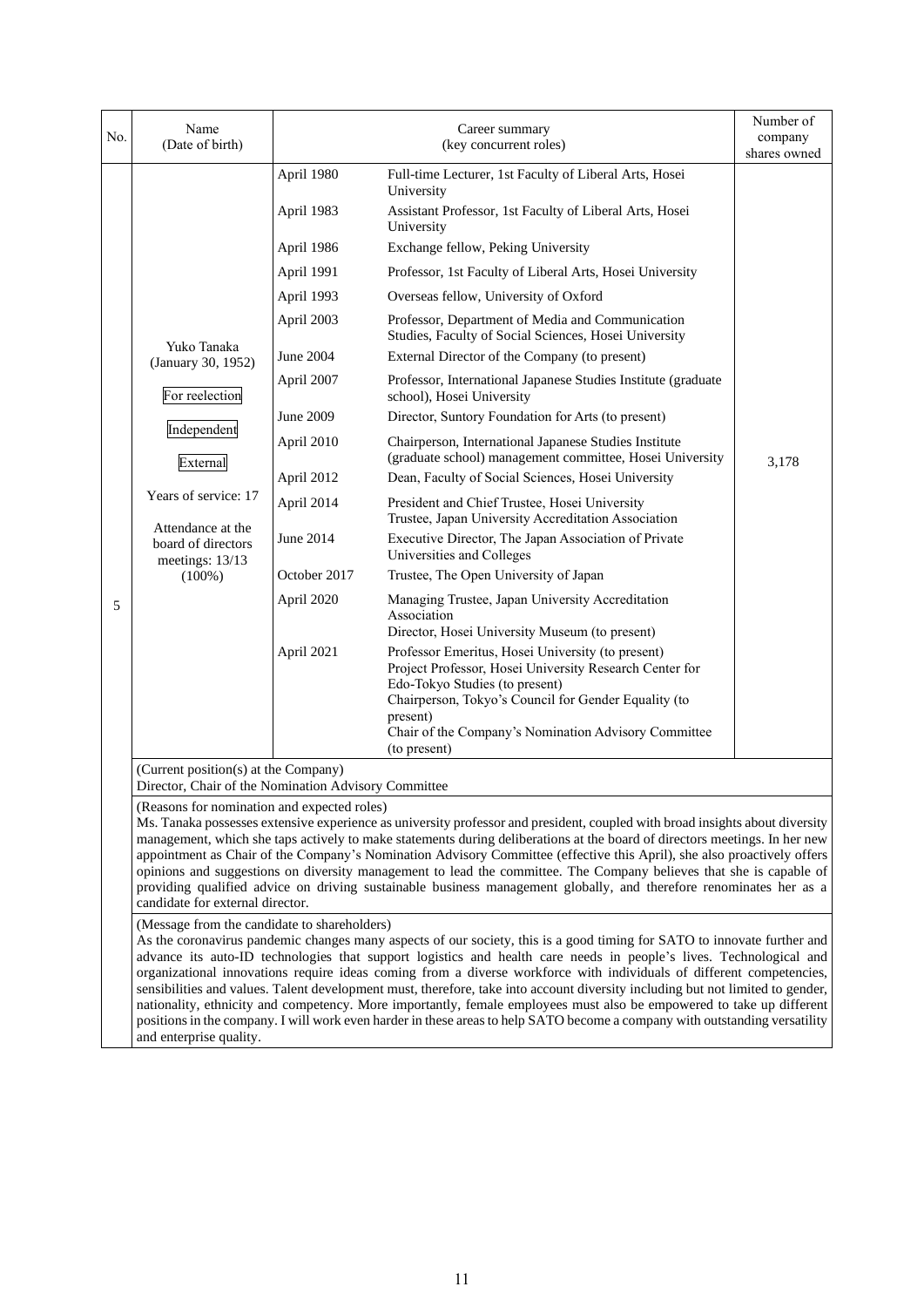| No. | Name<br>(Date of birth)                                                                                                                                                                                                                                                                                                                                                                                                                                                                                                                                                                                                                                                                                                                            |                  | Career summary<br>(key concurrent roles)                                                                  | Number of<br>company<br>shares owned |  |  |
|-----|----------------------------------------------------------------------------------------------------------------------------------------------------------------------------------------------------------------------------------------------------------------------------------------------------------------------------------------------------------------------------------------------------------------------------------------------------------------------------------------------------------------------------------------------------------------------------------------------------------------------------------------------------------------------------------------------------------------------------------------------------|------------------|-----------------------------------------------------------------------------------------------------------|--------------------------------------|--|--|
|     |                                                                                                                                                                                                                                                                                                                                                                                                                                                                                                                                                                                                                                                                                                                                                    | <b>July 1979</b> | Joined McKinsey & Company                                                                                 |                                      |  |  |
|     |                                                                                                                                                                                                                                                                                                                                                                                                                                                                                                                                                                                                                                                                                                                                                    | January 1984     | Partner, McKinsey & Company                                                                               |                                      |  |  |
|     |                                                                                                                                                                                                                                                                                                                                                                                                                                                                                                                                                                                                                                                                                                                                                    | June 1988        | Director for product development, UCC Ueshima Coffee<br>Co., Ltd.                                         |                                      |  |  |
|     | Ryoji Itoh<br>(January 14, 1952)                                                                                                                                                                                                                                                                                                                                                                                                                                                                                                                                                                                                                                                                                                                   | September 1990   | Representative Director, Schroder Ventures K.K.                                                           |                                      |  |  |
|     | For reelection                                                                                                                                                                                                                                                                                                                                                                                                                                                                                                                                                                                                                                                                                                                                     | <b>May 2000</b>  | Project Professor, Graduate School of Media and<br>Governance, Keio University                            |                                      |  |  |
|     |                                                                                                                                                                                                                                                                                                                                                                                                                                                                                                                                                                                                                                                                                                                                                    | January 2001     | President, Bain & Company Japan, Inc.                                                                     |                                      |  |  |
|     | Independent<br>External                                                                                                                                                                                                                                                                                                                                                                                                                                                                                                                                                                                                                                                                                                                            | April 2006       | Representative Director, Planet Plan. Co., Ltd.<br>(to present)                                           | 2,308                                |  |  |
|     |                                                                                                                                                                                                                                                                                                                                                                                                                                                                                                                                                                                                                                                                                                                                                    | June 2008        | External Director of the Company                                                                          |                                      |  |  |
|     | Years of service: 7                                                                                                                                                                                                                                                                                                                                                                                                                                                                                                                                                                                                                                                                                                                                | May 2012         | External Director, Renown Incorporated                                                                    |                                      |  |  |
|     | Attendance at the<br>board of directors<br>meetings: 13/13<br>$(100\%)$                                                                                                                                                                                                                                                                                                                                                                                                                                                                                                                                                                                                                                                                            | January 2013     | Representative Director, El Sol Business Advisor<br>Corporation                                           |                                      |  |  |
| 6   |                                                                                                                                                                                                                                                                                                                                                                                                                                                                                                                                                                                                                                                                                                                                                    | June 2014        | External Director of the Company (to present)<br>External Director, H.U. Group Holdings Inc. (to present) |                                      |  |  |
|     |                                                                                                                                                                                                                                                                                                                                                                                                                                                                                                                                                                                                                                                                                                                                                    | April 2020       | Part-time Lecturer, Faculty of Policy Management, Keio<br>University                                      |                                      |  |  |
|     |                                                                                                                                                                                                                                                                                                                                                                                                                                                                                                                                                                                                                                                                                                                                                    | April 2021       | Senior Researcher, Keio Research Institute at SFC (to<br>present)                                         |                                      |  |  |
|     | (Current position(s) at the Company)<br>Director                                                                                                                                                                                                                                                                                                                                                                                                                                                                                                                                                                                                                                                                                                   |                  |                                                                                                           |                                      |  |  |
|     | (Reasons for nomination and expected roles)<br>Mr. Itoh possesses extensive experience and broad insights as corporate executive and graduate school professor, tapping<br>them actively to offer opinions and recommendations on business-critical matters during deliberations at the board of<br>directors meetings with an awareness of strengthening governance frameworks. He also proactively gives guidance from<br>various perspectives to the Company's Nomination and Remuneration Advisory Committees which he joined this April. The<br>Company believes that he is capable of providing qualified advice on driving sustainable business management globally, and<br>therefore renominates him as a candidate for external director. |                  |                                                                                                           |                                      |  |  |
|     | (Message from the candidate to shareholders)<br>As digital transformation makes its way into the business world with increasing speed, I believe the SATO Group's social<br>mission to collect small data will grow increasingly important. I will work to spread this corporate identity worldwide to<br>contribute to the development of a global society, ensuring that it will translate to creation of shareholder value by<br>maintaining and strengthening corporate governance from an independent standpoint to achieve further growth for the SATO<br>Group in a strategic manner.                                                                                                                                                       |                  |                                                                                                           |                                      |  |  |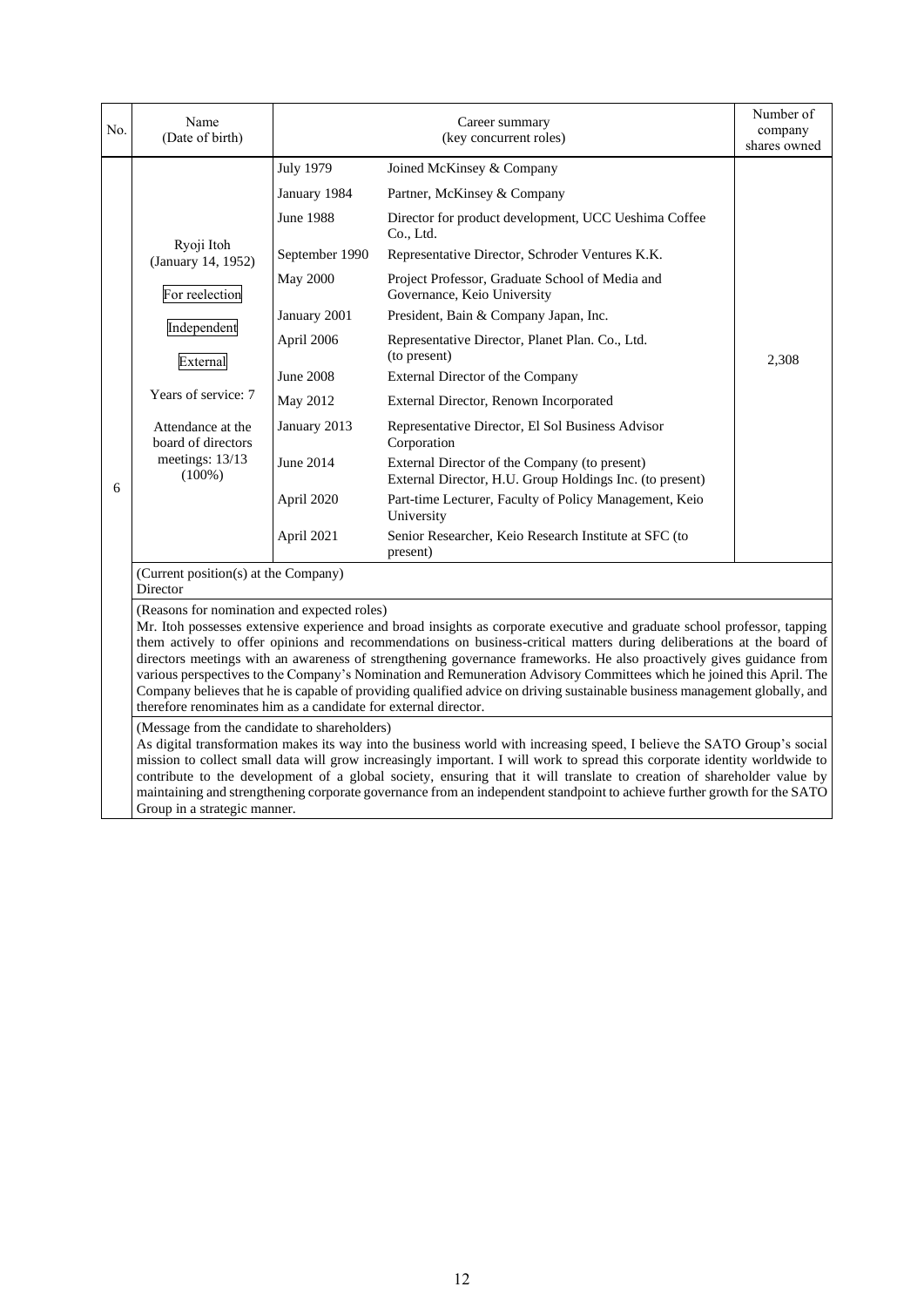| No. | Name<br>(Date of birth)                                                                                                                                                                                                                                                                                                                                                                                                                                                                                                                                                                                                                                                                                                                                                                                                                                                                          |              | Career summary<br>(key concurrent roles)                                                                          | Number of<br>company<br>shares owned |  |  |  |
|-----|--------------------------------------------------------------------------------------------------------------------------------------------------------------------------------------------------------------------------------------------------------------------------------------------------------------------------------------------------------------------------------------------------------------------------------------------------------------------------------------------------------------------------------------------------------------------------------------------------------------------------------------------------------------------------------------------------------------------------------------------------------------------------------------------------------------------------------------------------------------------------------------------------|--------------|-------------------------------------------------------------------------------------------------------------------|--------------------------------------|--|--|--|
|     |                                                                                                                                                                                                                                                                                                                                                                                                                                                                                                                                                                                                                                                                                                                                                                                                                                                                                                  | March 1984   | Graduated from the Legal Training and Research Institute                                                          |                                      |  |  |  |
|     |                                                                                                                                                                                                                                                                                                                                                                                                                                                                                                                                                                                                                                                                                                                                                                                                                                                                                                  | April 1984   | Registered as attorney (Daini Tokyo Bar Association)                                                              |                                      |  |  |  |
|     |                                                                                                                                                                                                                                                                                                                                                                                                                                                                                                                                                                                                                                                                                                                                                                                                                                                                                                  | October 1992 | President, Hideo Yamada Law Office (currently Yamada &<br>Ozaki Law Office) (to present)                          |                                      |  |  |  |
|     | Hideo Yamada<br>(January 23, 1952)                                                                                                                                                                                                                                                                                                                                                                                                                                                                                                                                                                                                                                                                                                                                                                                                                                                               | May 1998     | External Audit & Supervisory Board Member, Taiyo<br>Chemical Industry Co., Ltd. (to present)                      |                                      |  |  |  |
|     |                                                                                                                                                                                                                                                                                                                                                                                                                                                                                                                                                                                                                                                                                                                                                                                                                                                                                                  | June 2004    | External Director of the Company                                                                                  |                                      |  |  |  |
|     | For reelection                                                                                                                                                                                                                                                                                                                                                                                                                                                                                                                                                                                                                                                                                                                                                                                                                                                                                   | March 2006   | External Director, Lion Corporation                                                                               |                                      |  |  |  |
|     | Independent                                                                                                                                                                                                                                                                                                                                                                                                                                                                                                                                                                                                                                                                                                                                                                                                                                                                                      | June 2007    | External Audit & Supervisory Board Member, Ishii Food<br>Co., Ltd.                                                |                                      |  |  |  |
|     | External                                                                                                                                                                                                                                                                                                                                                                                                                                                                                                                                                                                                                                                                                                                                                                                                                                                                                         |              | External Audit & Supervisory Board Member, Mikuni<br>Corporation                                                  | 1,780                                |  |  |  |
|     | Years of service: 6                                                                                                                                                                                                                                                                                                                                                                                                                                                                                                                                                                                                                                                                                                                                                                                                                                                                              | March 2009   | External Director, Hulic Co., Ltd. (to present)                                                                   |                                      |  |  |  |
|     |                                                                                                                                                                                                                                                                                                                                                                                                                                                                                                                                                                                                                                                                                                                                                                                                                                                                                                  | April 2010   | Executive Governor, Japan Federation of Bar Associations                                                          |                                      |  |  |  |
|     | Attendance at the<br>board of directors<br>meetings: 13/13<br>$(100\%)$                                                                                                                                                                                                                                                                                                                                                                                                                                                                                                                                                                                                                                                                                                                                                                                                                          | April 2014   | Vice President, Japan Federation of Bar Associations<br>Chairperson, Daini Tokyo Bar Association                  |                                      |  |  |  |
| 7   |                                                                                                                                                                                                                                                                                                                                                                                                                                                                                                                                                                                                                                                                                                                                                                                                                                                                                                  | June 2015    | External Director of the Company (to present)<br>Chairperson, Akiko Tachibana Memorial Foundation<br>(to present) |                                      |  |  |  |
|     |                                                                                                                                                                                                                                                                                                                                                                                                                                                                                                                                                                                                                                                                                                                                                                                                                                                                                                  | June 2016    | External Director, Mikuni Corporation (to present)                                                                |                                      |  |  |  |
|     |                                                                                                                                                                                                                                                                                                                                                                                                                                                                                                                                                                                                                                                                                                                                                                                                                                                                                                  | April 2021   | Director, Chair of the Company's Board of Directors (to<br>present)                                               |                                      |  |  |  |
|     | (Current position(s) at the Company)<br>Director, Chair of the Board                                                                                                                                                                                                                                                                                                                                                                                                                                                                                                                                                                                                                                                                                                                                                                                                                             |              |                                                                                                                   |                                      |  |  |  |
|     | (Reasons for nomination and expected roles)<br>Mr. Yamada possesses extensive experience and broad insights as an attorney at law, tapping them actively to offer opinions<br>and recommendations on business-critical matters during deliberations at the board of directors meetings from the<br>perspective of meeting stakeholders' expectations. He also works to ensure effective management oversight as Chair of the<br>Company's board of directors, a position to which he was appointed this April. The Company believes that he is capable of<br>providing qualified advice on driving sustainable business management globally, and therefore renominates him as a<br>candidate for external director.                                                                                                                                                                              |              |                                                                                                                   |                                      |  |  |  |
|     | (Message from the candidate to shareholders)                                                                                                                                                                                                                                                                                                                                                                                                                                                                                                                                                                                                                                                                                                                                                                                                                                                     |              |                                                                                                                   |                                      |  |  |  |
|     | The coronavirus outbreak starting last year has taken many lives and impacted economic activities in immeasurable ways.<br>For companies operating around the world like SATO, getting businesses to bounce back from the pandemic in badly hit<br>countries outside Japan is a task of urgency. While the situation in Japan is not exactly optimistic either, vaccine programs<br>are slowly making progress. Besides continuing to strengthen governance, it is all the more crucial for SATO to adopt<br>management practices that can bring the company back to its basics and solidify its footing especially now when the going<br>gets tough. I feel that the input of external directors has also become significantly important more now than ever, and hope<br>to enable open and active exchange of opinions at board meetings to help SATO overcome the current situation and scale |              |                                                                                                                   |                                      |  |  |  |
|     | greater heights as a global company.                                                                                                                                                                                                                                                                                                                                                                                                                                                                                                                                                                                                                                                                                                                                                                                                                                                             |              |                                                                                                                   |                                      |  |  |  |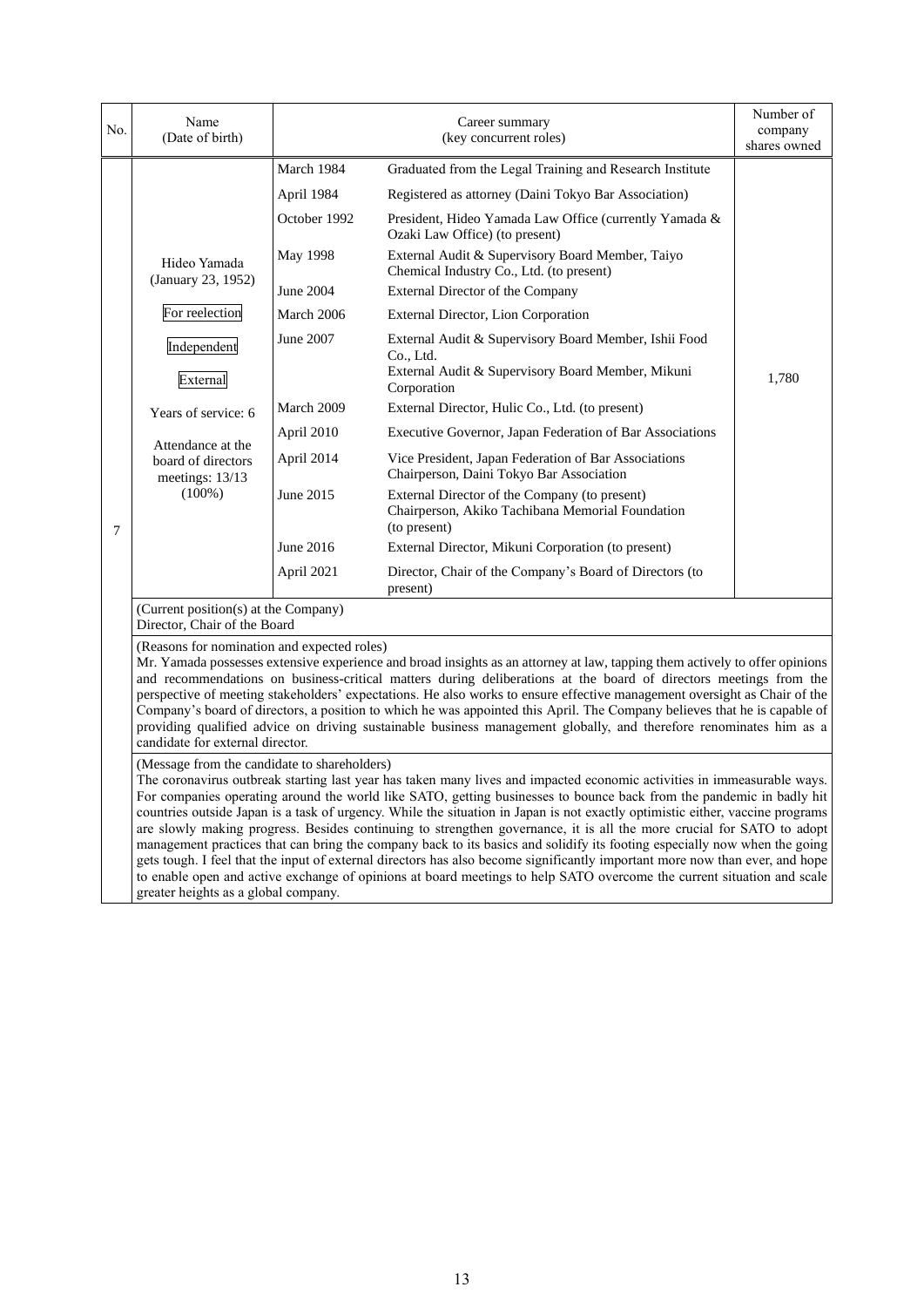| No. | Name<br>(Date of birth)                                                                                                                                                                                                                                                                                                                                                                                                                                                                                                                                                                                                                                                                                               |              | Career summary<br>(key concurrent roles)                                                                | Number of<br>company<br>shares owned |  |  |
|-----|-----------------------------------------------------------------------------------------------------------------------------------------------------------------------------------------------------------------------------------------------------------------------------------------------------------------------------------------------------------------------------------------------------------------------------------------------------------------------------------------------------------------------------------------------------------------------------------------------------------------------------------------------------------------------------------------------------------------------|--------------|---------------------------------------------------------------------------------------------------------|--------------------------------------|--|--|
|     | Sadayoshi Fujishige                                                                                                                                                                                                                                                                                                                                                                                                                                                                                                                                                                                                                                                                                                   | March 2004   | Representative Director and President, Lion Corporation                                                 |                                      |  |  |
|     | (January 1, 1947)                                                                                                                                                                                                                                                                                                                                                                                                                                                                                                                                                                                                                                                                                                     | January 2012 | Representative Director and Chairperson, Lion Corporation                                               |                                      |  |  |
|     | For reelection                                                                                                                                                                                                                                                                                                                                                                                                                                                                                                                                                                                                                                                                                                        | April 2012   | External Director, Showa Nishikawa Co., Ltd. (to present)                                               |                                      |  |  |
|     |                                                                                                                                                                                                                                                                                                                                                                                                                                                                                                                                                                                                                                                                                                                       | June 2014    | Chairperson, Japan Table Tennis Association (to present)                                                |                                      |  |  |
|     | Independent                                                                                                                                                                                                                                                                                                                                                                                                                                                                                                                                                                                                                                                                                                           | March 2016   | Advisor, Lion Corporation                                                                               |                                      |  |  |
|     | External                                                                                                                                                                                                                                                                                                                                                                                                                                                                                                                                                                                                                                                                                                              | June 2016    | Chairperson, Advertising Council Japan (to present)                                                     | 690                                  |  |  |
|     | Years of service: 1                                                                                                                                                                                                                                                                                                                                                                                                                                                                                                                                                                                                                                                                                                   | May 2019     | Chairperson, Japan Marketing Association (to present)                                                   |                                      |  |  |
|     | Attendance at the                                                                                                                                                                                                                                                                                                                                                                                                                                                                                                                                                                                                                                                                                                     | June 2020    | External Director of the Company (to present)<br>External Director, Nitto Boseki Co., Ltd. (to present) |                                      |  |  |
|     | board of directors<br>meetings: 10/10<br>$(100\%)$                                                                                                                                                                                                                                                                                                                                                                                                                                                                                                                                                                                                                                                                    | March 2021   | Special Advisor, Lion Corporation (to present)                                                          |                                      |  |  |
|     |                                                                                                                                                                                                                                                                                                                                                                                                                                                                                                                                                                                                                                                                                                                       | April 2021   | Chair of the Company's Remuneration Advisory Committee<br>(to present)                                  |                                      |  |  |
| 8   | (Current position(s) at the Company)<br>Director, Chair of the Remuneration Advisory Committee                                                                                                                                                                                                                                                                                                                                                                                                                                                                                                                                                                                                                        |              |                                                                                                         |                                      |  |  |
|     | (Reasons for nomination and expected roles)<br>Mr. Fujishige possesses extensive experience and deep insights as corporate executive. Having engaged in marketing/<br>product planning for many years and led the development of eco-friendly products, he is profoundly knowledgeable about<br>environmental issues and the social role of companies. He also demonstrates strong leadership as Chair of the Company's<br>Remuneration Advisory Committee, a new position to which he was appointed this April. The Company believes that he is<br>capable of providing qualified advice on driving sustainable business management globally, and therefore renominates him<br>as a candidate for external director. |              |                                                                                                         |                                      |  |  |
|     | (Message from the candidate to shareholders)<br>Companies depend on genbaryoku (on-site capabilities). Outstanding genbaryoku is what makes a company strong and its<br>continuous developments possible. When we have different businesses linking up their site operations dynamically with one<br>another, new values can be generated to improve productivity across our society.<br>I understand SATO is a company that provides products and services for businesses to solve critical on-site issues, heighten<br>genbaryoku, and create new values. As external director, I will do what I can to help SATO Group contribute to the<br>development of society.                                                |              |                                                                                                         |                                      |  |  |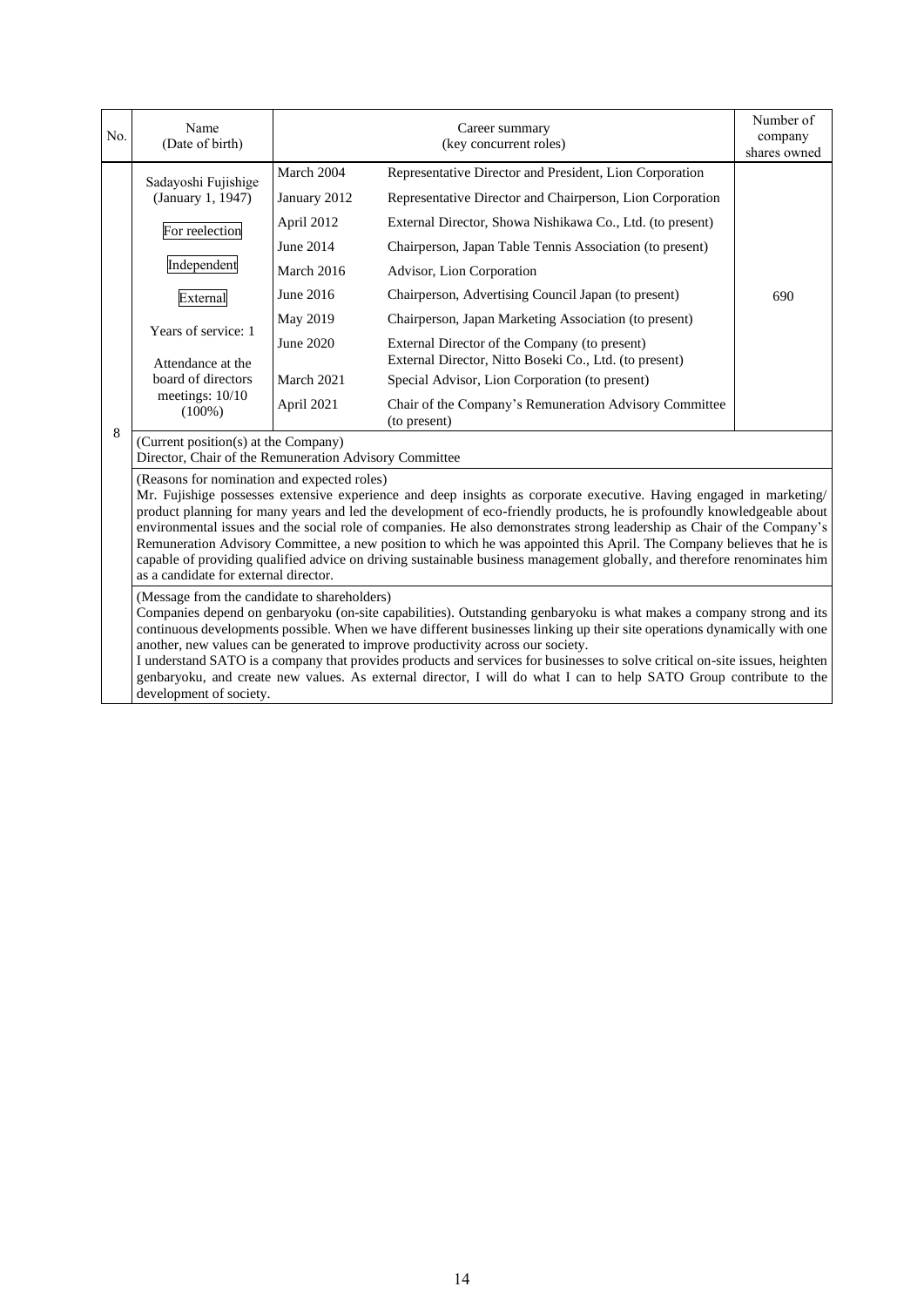| No. | Name<br>(Date of birth)                                                                                                                                                                                                                                                                                                                                                                                                                                                                                                                                                       | Career summary<br>(key concurrent roles) |                                                                                                                            | Number of<br>company<br>shares owned |
|-----|-------------------------------------------------------------------------------------------------------------------------------------------------------------------------------------------------------------------------------------------------------------------------------------------------------------------------------------------------------------------------------------------------------------------------------------------------------------------------------------------------------------------------------------------------------------------------------|------------------------------------------|----------------------------------------------------------------------------------------------------------------------------|--------------------------------------|
|     | Yoshiko Nonogaki<br>(July 31, 1957)<br>For new election<br>Independent<br>External                                                                                                                                                                                                                                                                                                                                                                                                                                                                                            | April 1980                               | Joined Sony Corporation                                                                                                    |                                      |
|     |                                                                                                                                                                                                                                                                                                                                                                                                                                                                                                                                                                               | September 1992                           | President and Representative Director, Sony Poland sp. z<br>0.0.                                                           |                                      |
|     |                                                                                                                                                                                                                                                                                                                                                                                                                                                                                                                                                                               | <b>July 1994</b>                         | General Manager, Sales and Marketing Department,<br>Recording Media and Energy Company, Sony Corporation                   |                                      |
|     |                                                                                                                                                                                                                                                                                                                                                                                                                                                                                                                                                                               | April 1999                               | General Manager, Planning and Marketing Department,<br>Personal IT Network Company, Sony Corporation                       |                                      |
|     |                                                                                                                                                                                                                                                                                                                                                                                                                                                                                                                                                                               | April 2006                               | General Manager, Business Planning Department, Business<br>and Professional Solutions Group, Sony Corporation              | $\mathbf{0}$                         |
|     |                                                                                                                                                                                                                                                                                                                                                                                                                                                                                                                                                                               | April 2009                               | Senior General Manager, Planning and Marketing Division,<br>Business and Professional Solutions Group, Sony<br>Corporation |                                      |
|     |                                                                                                                                                                                                                                                                                                                                                                                                                                                                                                                                                                               | April 2013                               | Director, Global Diversity, Sony Corporation                                                                               |                                      |
| 9   |                                                                                                                                                                                                                                                                                                                                                                                                                                                                                                                                                                               | June 2019                                | External Director, Nifco Inc. (to present)                                                                                 |                                      |
|     |                                                                                                                                                                                                                                                                                                                                                                                                                                                                                                                                                                               | June 2020                                | External Director, GS Yuasa Corporation (to present)                                                                       |                                      |
|     | (Current position(s) at the Company)                                                                                                                                                                                                                                                                                                                                                                                                                                                                                                                                          |                                          |                                                                                                                            |                                      |
|     | (Reasons for nomination and expected roles)<br>Ms. Nonogaki possesses business experience, managerial experience from running overseas subsidiaries, and extensive board<br>experience from serving as external director for other companies. The Company believes that she is capable of supporting<br>the board's function in providing oversight of business execution from a fair and objective position based on her experience<br>and broad insights, and therefore nominates her as a candidate for external director.<br>(Message from the candidate to shareholders) |                                          |                                                                                                                            |                                      |
|     | I am honored to be selected as an external director candidate for SATO, a company that has grown through value creation<br>backed by its auto-ID technologies and on-site capabilities. Even as pandemics, climate changes and other disruptive shocks<br>reshape our world, I believe that SATO can continue to cement its growth by delivering solutions for customers based on its<br>corporate motto of Ceaseless Creativity. I hope to contribute my experience and efforts toward improving the company's<br>corporate value in a sound and sustainable manner.         |                                          |                                                                                                                            |                                      |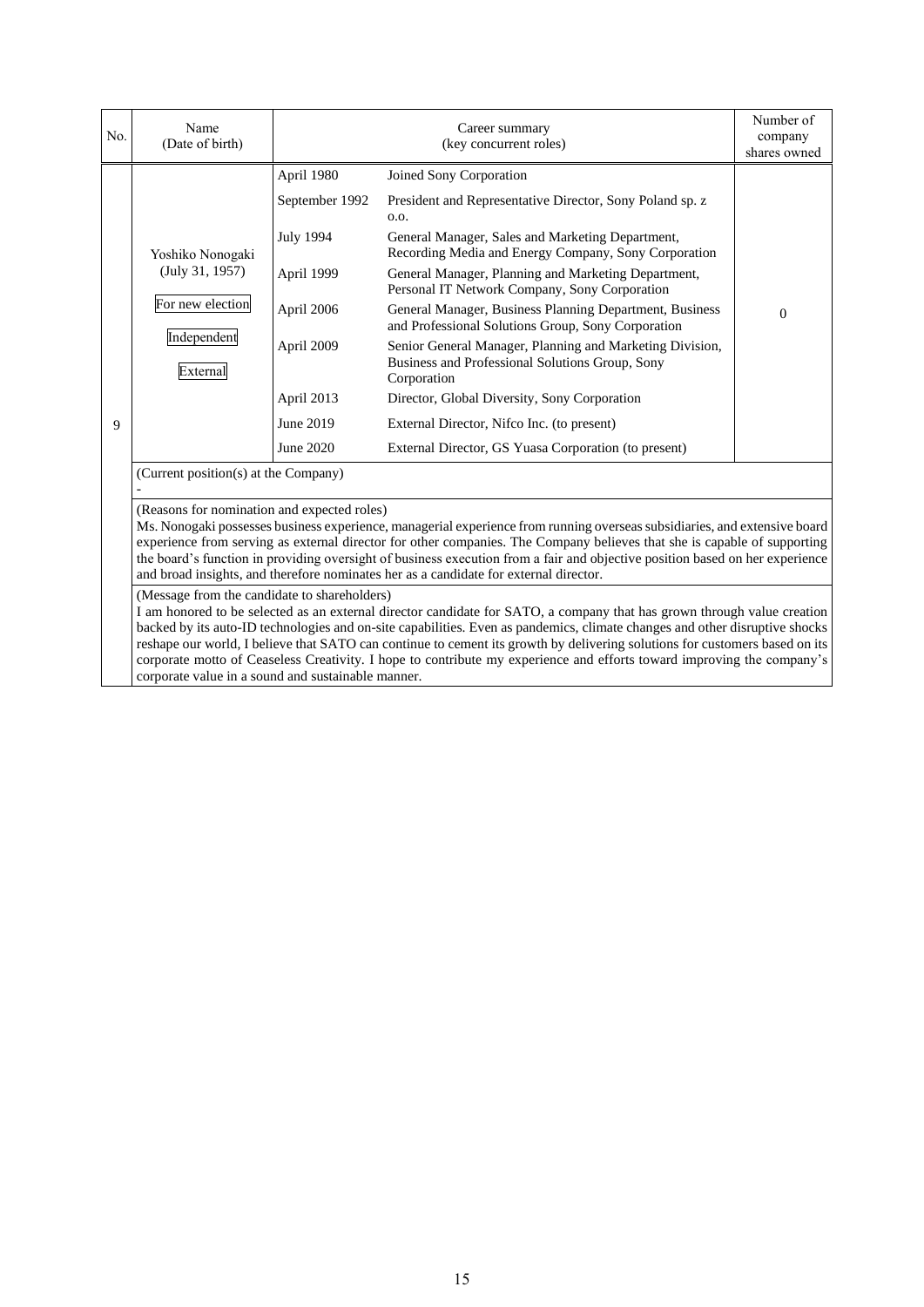## **Proposal No. 3:** Election of One Audit & Supervisory Board Member

The term of office of Mr. Takao Yamaguchi, external Audit & Supervisory Board member for the Company, will expire at the conclusion of this year's annual general meeting of shareholders. Accordingly, the Company hereby proposes the election of a new Audit & Supervisory Board member as follows.

The Audit & Supervisory Board has given its approval in advance.

| Name<br>(Date of birth)                                                     | Career summary<br>(key concurrent roles)                                                                                                                                 |                                                                                                                                                                                                                                                                                                                                                                                                                                                                                                                                                                                                                                                                                                                       | Number of<br>company shares<br>owned |
|-----------------------------------------------------------------------------|--------------------------------------------------------------------------------------------------------------------------------------------------------------------------|-----------------------------------------------------------------------------------------------------------------------------------------------------------------------------------------------------------------------------------------------------------------------------------------------------------------------------------------------------------------------------------------------------------------------------------------------------------------------------------------------------------------------------------------------------------------------------------------------------------------------------------------------------------------------------------------------------------------------|--------------------------------------|
| Naoki Kubo<br>(July 7, 1956)<br>For new election<br>Independent<br>External | October 1980<br>March 1984<br>April 1999<br>May 2004<br>September 2005<br><b>July 2007</b><br>August 2007<br>June 2016<br>June 2019<br><b>July 2019</b><br>December 2019 | Joined Chuo Audit Corporation (later Misuzu Audit Corporation)<br>Registered as Certified Public Accountant (Japan)<br>Partner, Chuo Audit Corporation<br>Senior Partner, Chuo Audit Corporation<br>Registered as Certified Public Tax Accountant (Japan)<br>Left Misuzu Audit Corporation<br>Joined KPMG AZSA & Co. (now KPMG AZSA LLC) and<br>became partner<br>Vice Chairman, Tokyo Chapter of The Japanese Institute of<br>Certified Public Accountants<br>Retired as Partner, KPMG AZSA LLC<br>Executive, Tokyo Chapter of The Japanese Institute of Certified<br>Public Accountants (to present)<br>Established Kubo Accounting Office (to present)<br>External Director, Beauty Sharing Technologies Co., Ltd. | $\theta$                             |
| (Current position(s) at the Company)                                        |                                                                                                                                                                          |                                                                                                                                                                                                                                                                                                                                                                                                                                                                                                                                                                                                                                                                                                                       |                                      |

-

#### (Reasons for nomination)

Mr. Kubo possesses professional knowledge and experience as certified public/taxation accountant. The Company has determined that he would be committed to auditing the directors' execution of duties from a fair and objective position to contribute toward sustainable business management globally, and therefore nominates him as a candidate for external Audit & Supervisory Board member.

#### (Message from the candidate to shareholders)

The SATO Group has been developing and growing its businesses globally under its mission of creating new value for customers through products and services of superior quality and contributing toward a better and more sustainable world. As companies grow, the importance of compliance and governance increases too. The revision of Japan's Corporate Governance Code this year to center on increasing the effectiveness of board functions, ensuring diversity in companies' top talents and addressing issues related to sustainability also means that listed companies will be subjected to greater scrutiny from the society than before.

In becoming SATO's external Audit & Supervisory Board member, I will utilize my professional knowledge and experience as Certified Public Accountant to perform proper audits on the company's information disclosures, groupwide compliance and governance from an independent standpoint. I will make every effort to help the SATO Group achieve sustainable and sound growth in accordance with its corporate motto of Ceaseless Creativity to continually increase its corporate value for shareholders and the society.

Notes:

- 1. No material conflicts of interest exist between the Company and the candidate.
- 2. Mr. Kubo is a candidate to become external Audit & Supervisory Board member. The Company has appointed him as an independent officer under the provisions of the Tokyo Stock Exchange and has filed a notification to that effect with the Exchange.
- 3. To let directors and Audit & Supervisory Board members focus on performing their duties adequately, the Company covers them with liability insurance that protects and indemnifies them from losses or claims of losses which may arise from actions taken within the scope of their responsibilities. The above candidate will be subject to the insurance once he is elected, and the insurance cover will be renewed during his term of office.
- 4. The Company's current Articles of Incorporation set forth that the Company may enter into agreements with External Directors and External Audit & Supervisory Board Members in accordance with the provisions of Article 427, Paragraph (1) of the Companies Act, to limit their liability for damages as stipulated in Article 427, Paragraph (1) of the Companies Act to the minimum extent permitted by laws and regulations in order to ensure the External Directors and External Audit & Supervisory Board Members can adequately perform the roles expected of them. The Company shall undertake or continue such agreement with the above candidate if he is elected as proposed.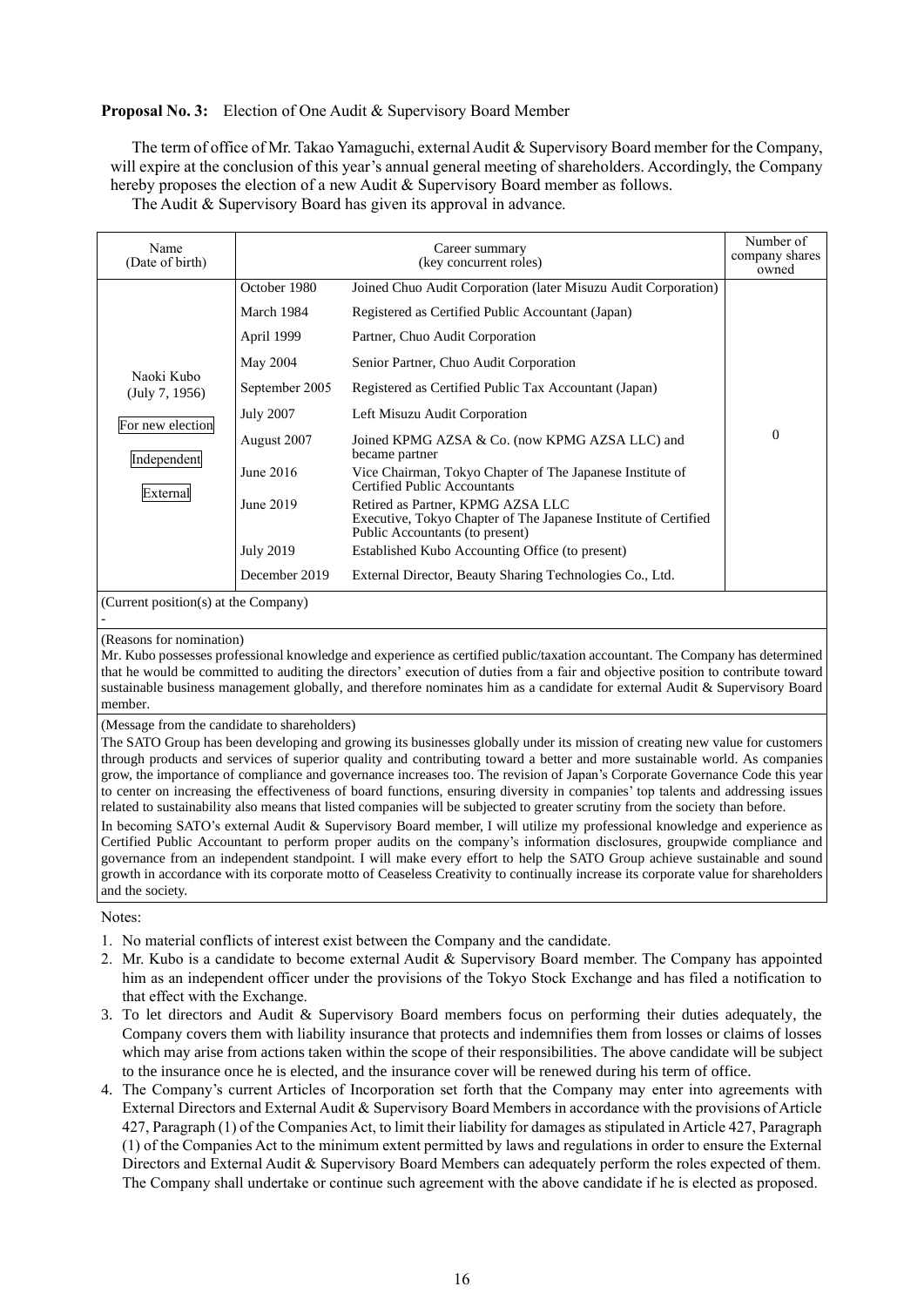## **Proposal No. 4:** Election of One Substitute Audit & Supervisory Board Member

The effective tenure of Mr. Shikou Yun, current substitute Audit & Supervisory Board member for the Company, will expire at the opening of this year's general meeting of shareholders. Accordingly, the Company hereby proposes his reelection to ensure that we do not fall below the minimum number of Audit & Supervisory Board members required by law. As substitute Audit & Supervisory Board member, he shall be appointed external Audit & Supervisory Board member on the occurrence of any such vacancy.

The Audit & Supervisory Board has given its approval in advance.

| Name<br>(Date of birth) | Career summary<br>(key concurrent roles) |                                                                                                                                                                                                          | Number of<br>company<br>shares owned |
|-------------------------|------------------------------------------|----------------------------------------------------------------------------------------------------------------------------------------------------------------------------------------------------------|--------------------------------------|
|                         | April 2001                               | Assistant Professor, School of Business, Aoyama Gakuin University<br>Member, Study Group for Analysis of Financial Results of Listed<br>Construction Companies, Fund for Construction Industry Promotion |                                      |
| Shikou Yun              | October 2002                             | Visiting Researcher, Research and Analysis Office, Committee on<br>Audit, House of Councillors, The National Diet of Japan                                                                               |                                      |
| (October 25, 1966)      | April 2007                               | Professor, School of Business, Aoyama Gakuin University (to present)                                                                                                                                     | $\Omega$                             |
|                         | August 2008                              | Visiting Researcher, City University of New York                                                                                                                                                         |                                      |
| External                | April 2011                               | Visiting Research Fellow, Research Institute of Business<br>Administration, Waseda University (to present)                                                                                               |                                      |
|                         | April 2013                               | Part-time Lecturer, School of Business Administration, Meiji<br>University (to present)                                                                                                                  |                                      |

(Reasons for nomination)

Mr. Yun possesses professional knowledge and deep insights as a university professor. The Company has determined that he is qualified to audit the directors' execution of duties from a fair and objective position to contribute toward sustainable business management globally, and therefore renominates him as a candidate for substitute external Audit & Supervisory Board member.

Notes:

- 1. No material conflicts of interest exist between the Company and the candidate.
- 2. To let directors and Audit & Supervisory Board members focus on performing their duties adequately, the Company covers them with liability insurance that protects and indemnifies them from losses or claims of losses which may arise from actions taken within the scope of their responsibilities. The above candidate will be subject to the insurance once he is appointed external Audit & Supervisory Board member, and the insurance cover will be renewed during his term of office.
- 3. The Company's current Articles of Incorporation set forth that the Company may enter into agreements with External Directors and External Audit & Supervisory Board Members in accordance with the provisions of Article 427, Paragraph (1) of the Companies Act, to limit their liability for damages as stipulated in Article 427, Paragraph (1) of the Companies Act to the minimum extent permitted by laws and regulations in order to ensure the External Directors and External Audit & Supervisory Board Members can adequately perform the roles expected of them. The Company shall undertake or continue such agreement with the above substitute candidate if he is elected as proposed.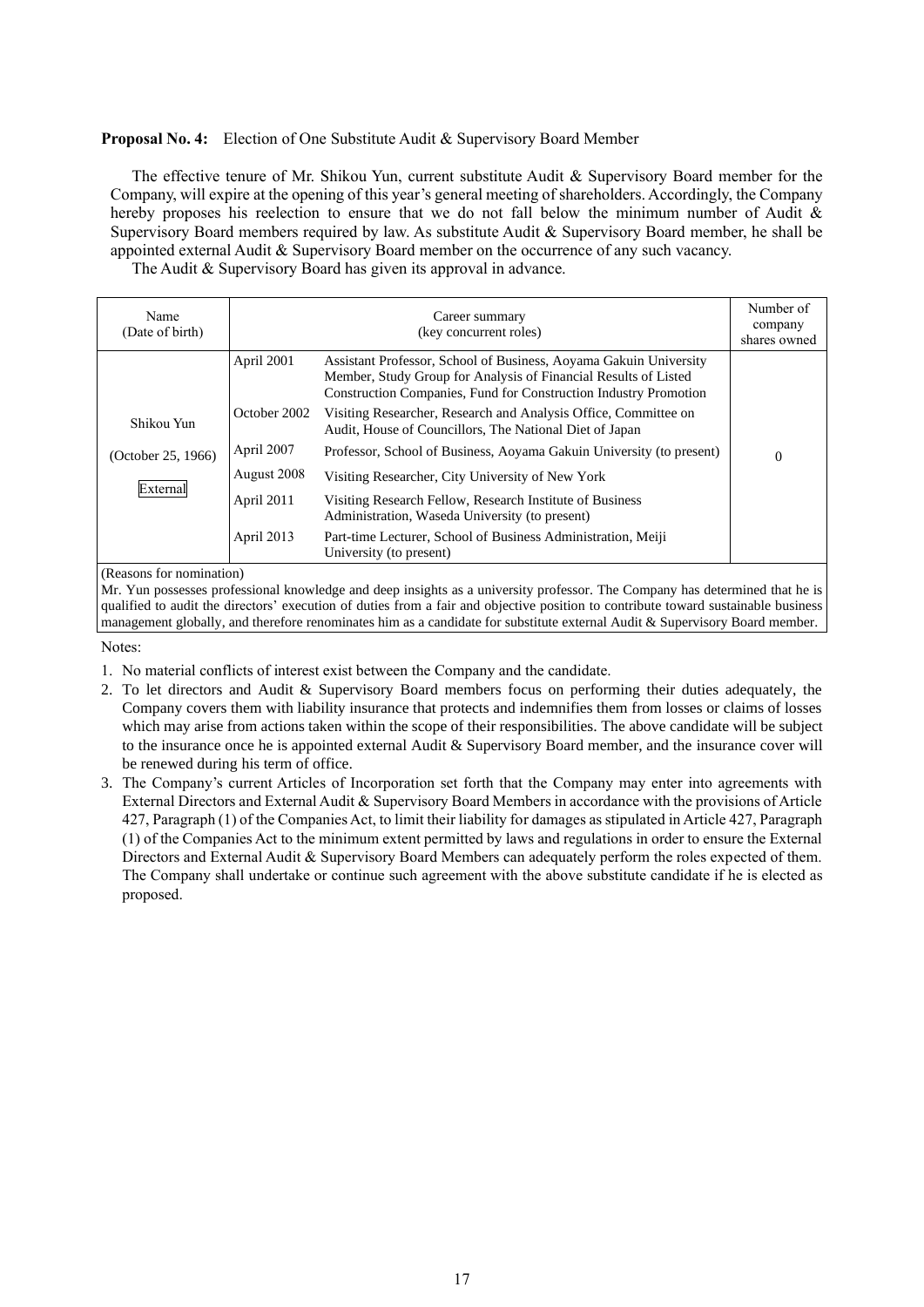**Proposal No. 5:** Partial amendment to the Performance-based Stock Compensation Plan for Directors, etc.

1.Reason

At the 66th Annual General Meeting of Shareholders held on June 21, 2016, approval was granted for the adoption of a performance-based stock compensation plan (hereinafter "Plan") in which the Company's executive directors (excluding external directors and directors who do not reside within Japan [hereinafter "non-residents"]) and executive officers (excluding non-residents) are issued or delivered (hereinafter collectively referred to as "Delivery, etc.") shares of the Company's stock and/or converted equivalent cash amounts (hereinafter collectively referred to as "Company shares, etc.") based on metrics including the Company's degree of achievement of performance goals.

With the expiration of the Plan's initial applicable term (five fiscal years from the fiscal ended March 31, 2017 to the fiscal ended March 31, 2021), the Company seeks to continue the Plan in subsequent fiscal years, proposing partial amendments that include adding the Company's non-executive directors (including external directors but excluding non-residents) and senior officers (excluding non-residents) as subjects of the Plan. However, given that the non-executive directors primarily provide management oversight to ensure proper business execution from an objective standpoint, they shall only receive fixed points (not linked to performance) that are then translated to stock compensation.

The Company believes that amending and continuing the Plan is aligned with our objectives of further motivating Directors, etc. to contribute to sustainable growth and higher corporate value on a medium- to long-term basis.

# 2. Subjects of the Plan

The amended Plan shall apply to nine directors (including five external directors, if Proposal No. 2 is approved as proposed), six executive officers (who do not serve concurrently as directors) and seven senior officers (hereinafter collectively referred to as "Directors, etc.").

Amount and details of compensation for directors are proposed as follows, considering the possibility of the aforementioned executive officers and senior officers to newly assume positions as directors during the Plan's applicable term.

## 3.Amount and details of compensation under the Plan

## (1) Partial amendment

The Company will extend the trust period to end on August 31, 2024 instead of August 31, 2021, and continue the Plan with changes as follows, subject to approval at this general meeting of shareholders.

|                          | Before                                           | After                                             |  |
|--------------------------|--------------------------------------------------|---------------------------------------------------|--|
| Subjects of the Plan     | Executive directors (excluding external          | Directors, executive officers and senior officers |  |
|                          | directors and non-residents) and executive       | (all excluding non-residents)                     |  |
|                          | officers (excluding non-residents)               |                                                   |  |
| Applicable term          | Five fiscal years from the fiscal ending March   | Three fiscal years from the fiscal ending March   |  |
|                          | 31, 2017 to the fiscal ending March 31, 2021;    | 31, 2022 to the fiscal ending March 31, 2024;     |  |
|                          | May be continued thereafter for each term of     | May be continued thereafter for each term of      |  |
|                          | five years upon extension of the trust period    | three years upon extension of the trust period    |  |
| Maximum amount of        | A total of 600 million yen for each five-year    | A total of 500 million yen for each three-year    |  |
| money contributed by     | term                                             | term                                              |  |
| the Company              |                                                  |                                                   |  |
|                          |                                                  | See following (3) for details                     |  |
| Maximum number of        | 300,000 shares over five fiscal years            | 180,000 shares over three fiscal years            |  |
| Company shares, etc.     | $(60,000)$ points per year, with one point being | $(60,000)$ points per year, with one point being  |  |
| for Delivery, etc.       | matched to one share of the Company's stock)     | matched to one share of the Company's stock)      |  |
|                          |                                                  |                                                   |  |
|                          |                                                  | See following (4)-2 for details                   |  |
| Basis for Delivery, etc. | Points granted every year based on the subject's | Fixed points and/or performance-linked points     |  |
| of Company shares, etc.  | employment position and the Company's degree     | granted every year based on the subject's         |  |
|                          | of achievement of yearly performance goals       | employment position and the Company's degree      |  |
|                          |                                                  | of achievement of yearly performance goals        |  |

## Summary of changes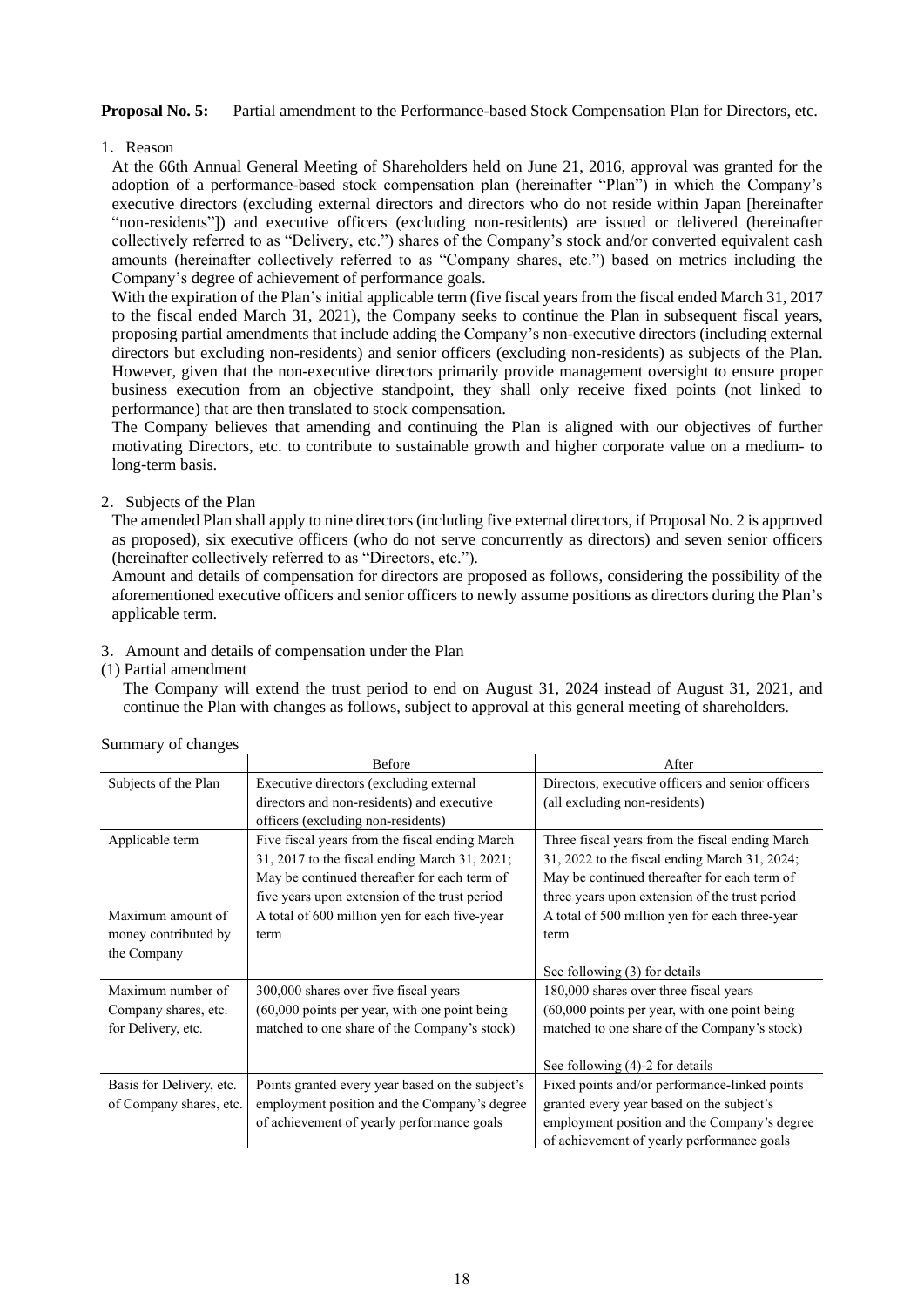## (2) Overview

The Plan is a stock compensation system in which Delivery, etc. of Company shares, etc. is provided as compensation to Directors, etc. through a trust that acquires the Company's shares using funds contributed by the Company.

| (2)-1 Subjects of the Plan                                     | • Directors, executive officers and senior officers (all excluding non-residents)                                        |  |  |
|----------------------------------------------------------------|--------------------------------------------------------------------------------------------------------------------------|--|--|
|                                                                |                                                                                                                          |  |  |
| (2)-2 Effects of subject shares on the Company's issued shares |                                                                                                                          |  |  |
| Maximum amount of money contributed<br>by the Company          | $\cdot$ See following (3) for details                                                                                    |  |  |
| Maximum number of Company shares,                              | • See following $(4)$ -2 for details                                                                                     |  |  |
| etc. for Delivery, etc., and the method                        | • Total subject shares will account for approximately 0.5% of the Company's                                              |  |  |
| by which they are acquired by the trust                        | total number of issued shares (as of March 31, 2021)<br>*This ratio translates to approximately 0.1% on a per year basis |  |  |
|                                                                | · In continuing the Plan as proposed with extension of the trust period, no                                              |  |  |
|                                                                | additional shares will be acquired as there are still residual shares within the trust                                   |  |  |
| Performance-linked points for Delivery,                        | • Performance-linked coefficient will vary in a range of 0 to 200% based on the                                          |  |  |
| etc. of Company shares, etc.                                   | Company's degree of achievement of yearly performance goals (consolidated)                                               |  |  |
|                                                                | operating profit, etc.) during the Plan's applicable term                                                                |  |  |
|                                                                | *Not applicable to non-executive directors (including external directors)                                                |  |  |
|                                                                |                                                                                                                          |  |  |
| Timing of Delivery, etc. of Company                            | • After the completion of the trust period (every three fiscal years)                                                    |  |  |
| shares, etc.                                                   | $\cdot$ See following (5) for details                                                                                    |  |  |

## (3) Maximum amount of money contributed by the Company

The amended Plan applies to a term of three consecutive fiscal years, from the fiscal ending March 31, 2022 to the fiscal ending March 31, 2024, and may be continued for subsequent three-year terms upon extension of the trust period.

For each applicable term, the Company shall contribute up to a total of 500 million yen (inclusive of 25 million yen for external directors) to establish a trust with a trust period of three years (subject to extension; see next paragraph) for eligible Directors. In accordance with instructions of the trust administrator, funds entrusted shall be used to acquire the Company's shares from the stock market or from the Company (disposition of treasury shares). Delivery, etc. of these shares will then be carried out based on points that the Company grants to Directors, etc. (see following (4) for details) during the trust period.

Upon completion of the initial trust period, the Company may continue the trust by revising the trust agreement and adding trust funds, extending the trust period by another three years to correspond to a new three-year term under the Plan.

For each extended trust period, the maximum amount of money contributed by the Company and other conditions mentioned above shall continue to apply. Any subsequent contributions must, however, factor in the Company's residual shares (excluding shares due for Delivery, etc.) or monies, if any, in the trust assets as of the last day of the trust period prior to extension to ensure that their sum do not exceed 500 million yen (inclusive of 25 million yen for external directors).

# (4) Company shares, etc. for Delivery, etc.

(4)-1 Method to determine the number of Company shares, etc. for Delivery, etc.

During the trust period, Directors, etc. will be granted points (comprised of fixed points and/or performancelinked points) every year on June 1 (or the following business day if June 1 does not fall on a business day) based on their employment position and the Company's degree of achievement of yearly performance goals (as set forth in the medium-term management plan) for the fiscal year ending on March 31 of the same year. Points accumulated will then be matched one-to-one with Company shares, etc. for Delivery, etc. to eligible Directors, etc.

In the event the number of company shares under the trust increases or decreases as a result of stock split, allotment of shares without contribution, reverse spilt or other reasons, the Company shall adjust the number of shares for Delivery, etc. by matching one point to more or less than one share accordingly.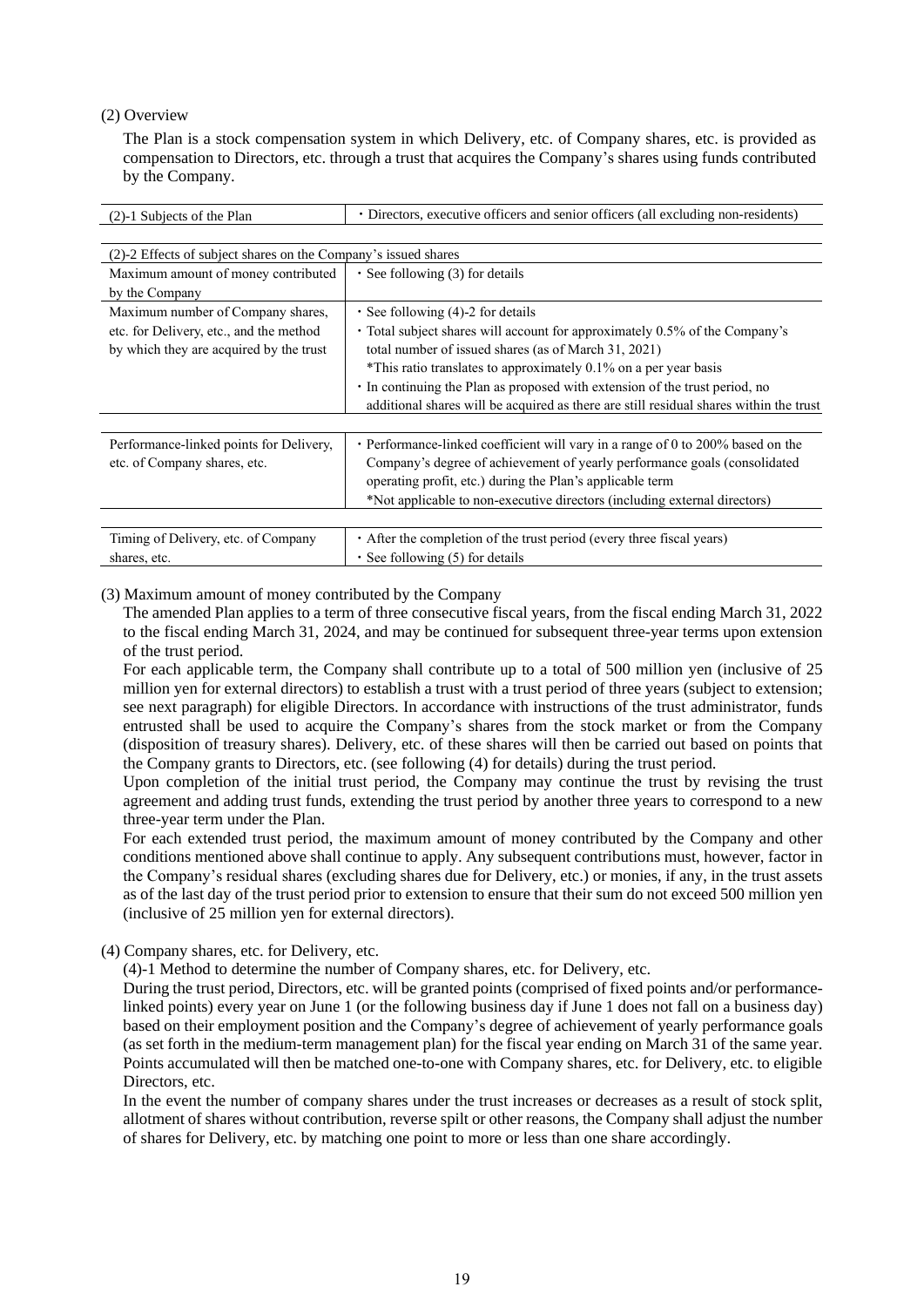(4)-2 Maximum number of Company shares, etc. for Delivery, etc.

The maximum number of Company shares, etc. that are acquired and delivered by the trust for each threeyear term shall be 180,000 shares (inclusive of 9,000 shares for external directors) while the maximum number of points granted to Directors, etc. shall be 60,000 points per year (inclusive of 3,000 points per year for external directors). These upper limits are set based on the maximum amount of funds contributed to the trust from (3) above while taking into consideration the latest stock prices.

(5) Timing of Delivery, etc. of Company shares, etc.

Eligible Directors, etc. shall receive Delivery, etc. of Company shares, etc. around July, following the end of the applicable term.

Specifically, they will receive company shares corresponding to 50% of their accumulated points (with fractions of shares rounded down), and have their remaining points also matched to shares but paid in a cash amount equivalent to the conversion value within the trust.

The same applies for Directors, etc. who resign/retire during the applicable term, and the accumulated points used toward Delivery, etc. will be tallied up to the timing of their resignation/retirement.

In cases where Directors, etc. become non-residents during the applicable term or pass away during their term of office, a cash equivalent of shares matching their accumulated points (tallied up to the timing of their change in resident status or their death) shall be paid after conversion within the trust. For the latter, payment shall be made to their relevant heirs.

#### (6) Voting rights related to the Company's shares in the trust

For company shares in the trust, voting rights shall not be exercised during the trust period to maintain neutrality in management.

#### (7) Other details of the Plan

Other details of the Plan shall be determined by the board of directors upon establishment of the trust, revisions to the trust agreement, and additional contributions to the trust.